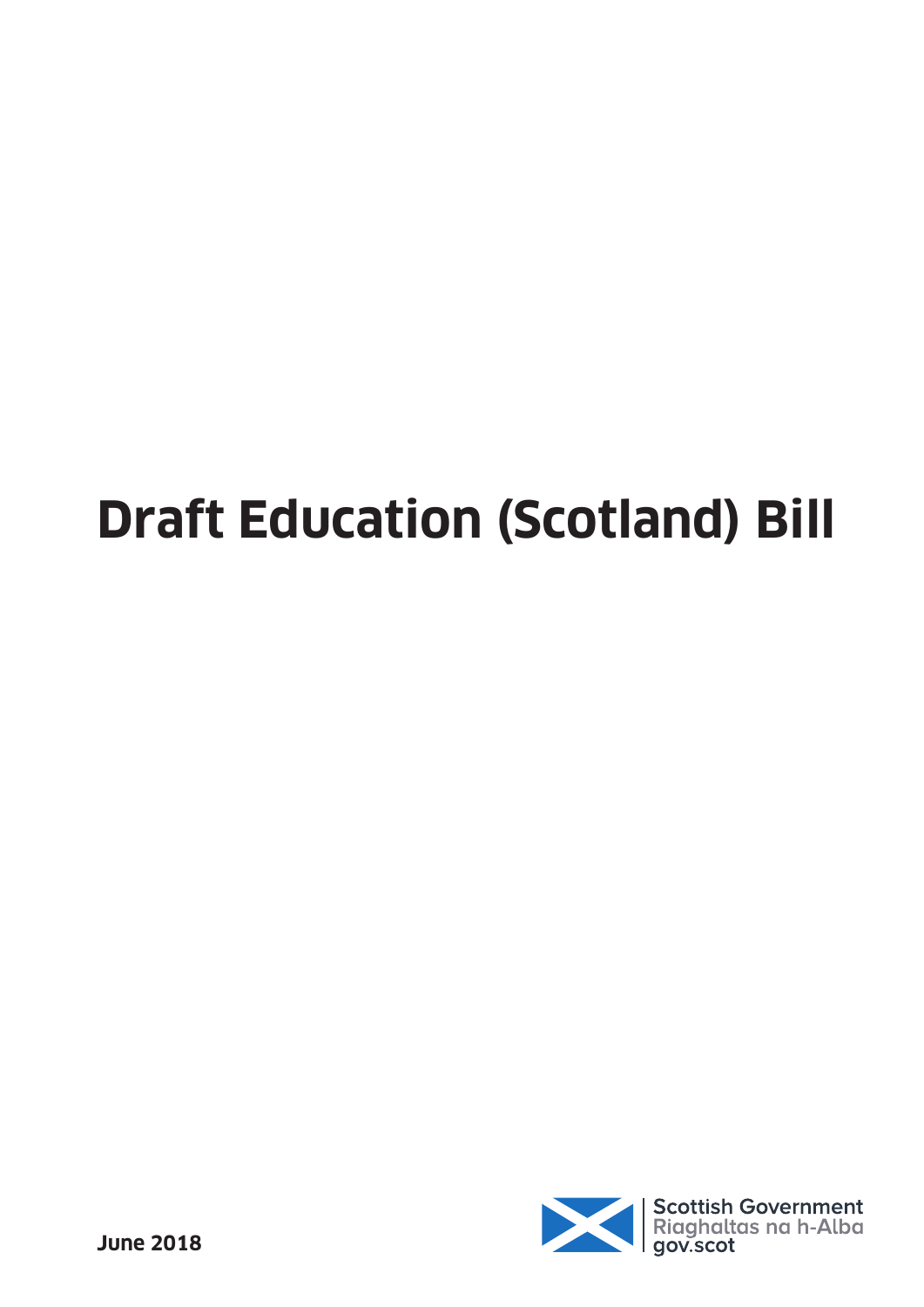# **Draft Education (Scotland) Bill**

[DRAFT 26 JUNE 2018]

# **CONTENTS**

Section

#### **PART 1**

#### THE HEADTEACHERS' CHARTER

#### *The Headteachers' Charter*

1 The Headteachers' Charter

2 Role and functions of headteachers

#### *The Charter functions*

- 3 The Charter functions
- 4 The curriculum function
- 5 The improvement function
- 6 The budgetary function
- 7 The staffing function

#### *Other functions of headteachers*

8 Other staffing functions: education authority duties to involve headteachers

9 Delegation of Charter functions

10 Collaboration among headteachers and with others

#### *Education authority role in relation to Charter functions*

11 Duty on education authority to support headteachers and others exercising Charter functions

12 Education authority's liability for exercise of Charter functions

13 Education authority exercise of Charter functions

*Empowering schools schemes*

14 Empowering schools scheme

15 Empowering schools scheme: review

#### *Publication of information on school expenditure*

16 Education authority duty to publish information on school expenditure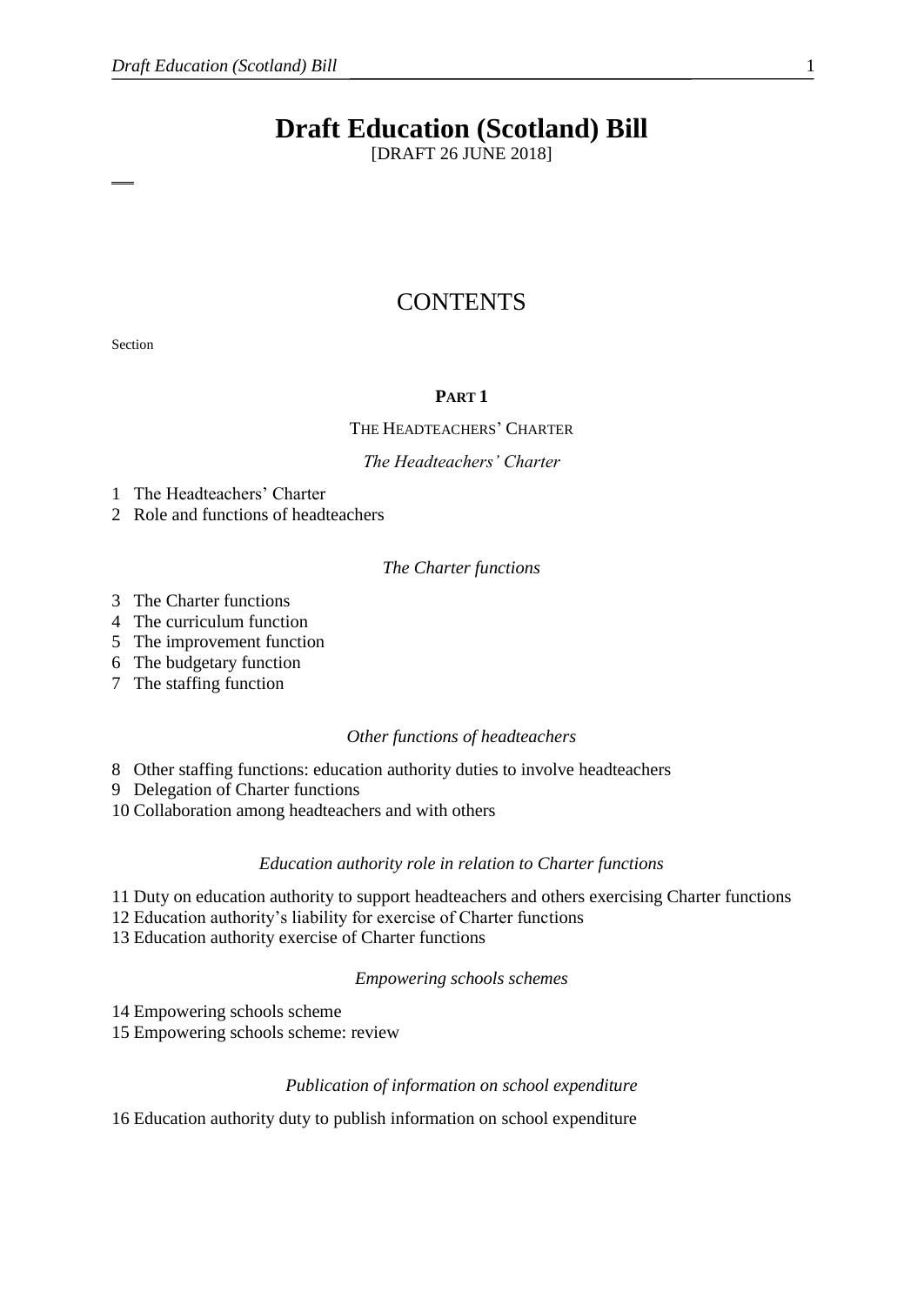#### *Guidance*

Guidance on exercise of Charter functions etc.

#### *General provisions*

Enforcement of duties of education authorities and other persons

Minor and consequential modifications

Interpretation of Part 1

#### **PART 2**

#### REGIONAL IMPROVEMENT COLLABORATIVES

Regional Improvement Collaboratives

Regional improvement plans

Regional Improvement Collaboratives: guidance

Regional Improvement Collaboratives: consequential amendments

# **PART 3**

#### PARENTAL INVOLVEMENT AND ENGAGEMENT

Promotion of parental involvement and engagement

Functions of a Parent Council

Duties of education authority and headteacher to a Parent Council etc.

Duties of education authority and headteacher to parents generally

Parental involvement and engagement: complaints

Application of 2006 Act in relation to early learning and childcare

Guidance

Education authority's liability for exercise by headteachers of functions under the 2006 Act

Minor and consequential modifications

Interpretation of Part 3

#### **PART 4**

#### PUPIL PARTICIPATION

 Pupil participation functions Guidance Parent Council function in relation to pupil participation

# **PART 5**

# GENERAL AND MISCELLANEOUS

 Ancillary provision Commencement Short title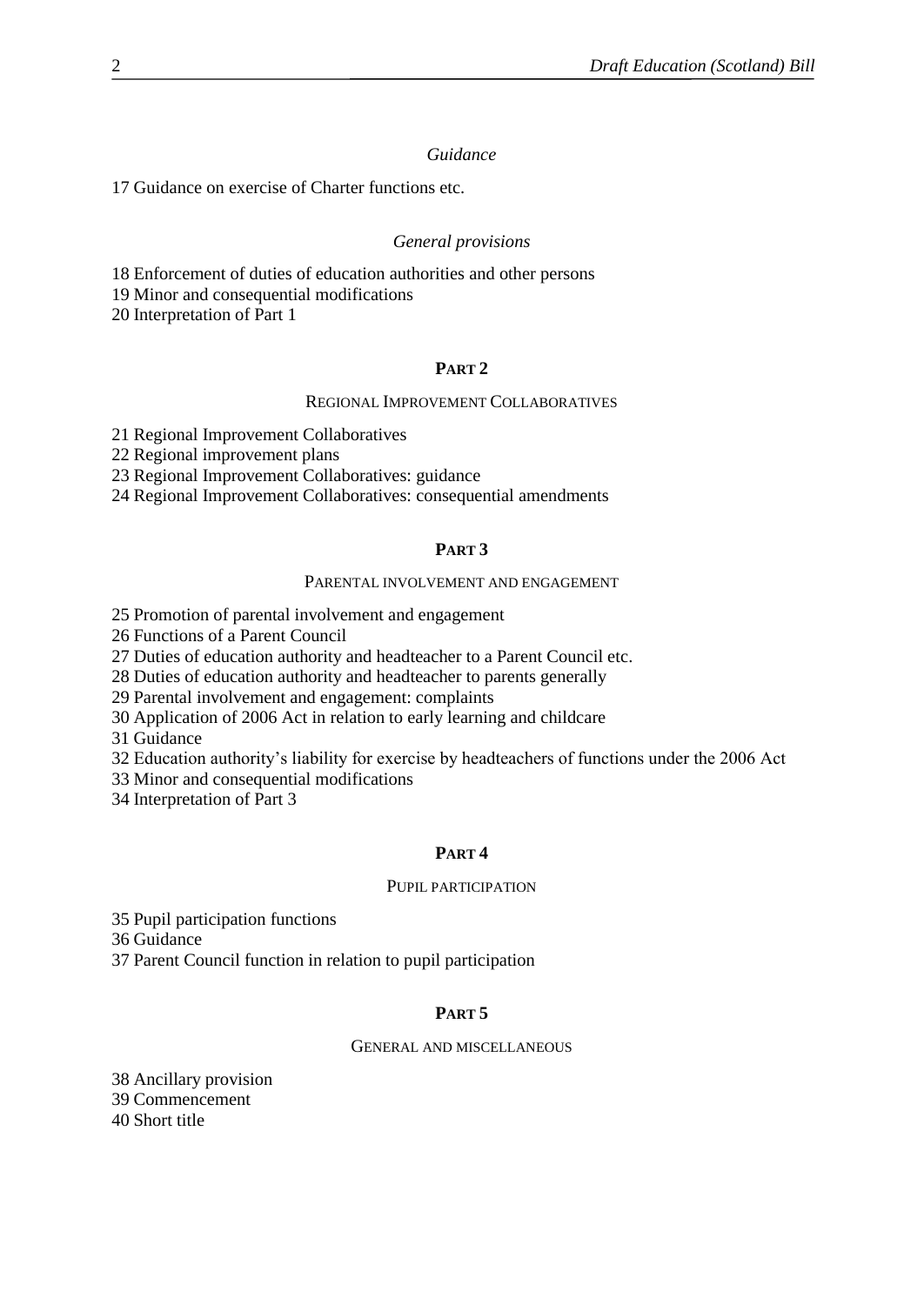# Draft Education (Scotland) Bill [DRAFT 26 JUNE 2018]

An Act of the Scottish Parliament to make provision for a Headteachers' Charter; to make provision for Regional Improvement Collaboratives; to amend the law on parental involvement and engagement in school education; to make provision to promote and support the participation of school pupils in school education; and for connected purposes.

#### **PART 1**

#### THE HEADTEACHERS' CHARTER

#### *The Headteachers' Charter*

#### **1 The Headteachers' Charter**

- (1) This Part of this Act is the Headteachers' Charter (the "Charter").
- (2) The Charter makes provision about certain matters in relation to public schools in Scotland, in particular, about certain functions of headteachers of those schools.

#### **2 Role and functions of headteachers**

- (1) The headteacher of a public school is the leader of learning and teaching for that school.
- (2) In fulfilling that role, each such headteacher is to exercise, on behalf of the education authority, the Charter functions in relation to the school.
- (3) Each education authority must delegate to the headteacher of each public school in their area such of the authority's functions as are necessary to enable headteachers to exercise the Charter functions.

#### *The Charter functions*

#### **3 The Charter functions**

- (1) The following functions are the Charter functions—
	- (a) the curriculum function,
	- (b) the improvement function,
	- (c) the budgetary function, and
	- (d) the staffing function.
- (2) In exercising the Charter functions, the headteacher must do so in a manner consistent with the education authority's statutory duties and contractual obligations as set out in the authority's empowering schools scheme by virtue of section  $14(2)(d)$ , including the duties under sections 3(2), 3B(2) and 3D of the Standards in Scotland's Schools etc. Act 2000 (the "2000 Act").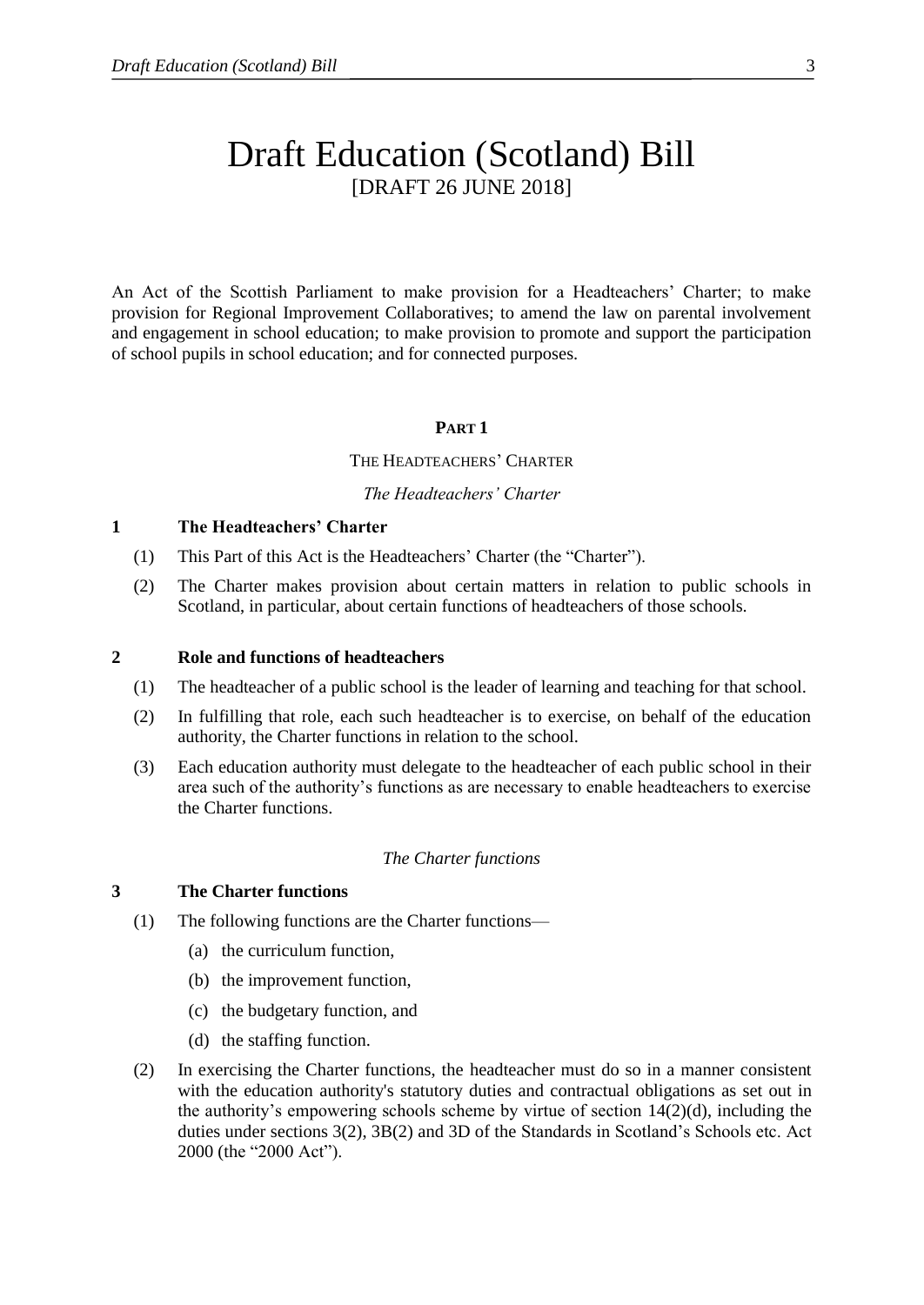# **4 The curriculum function**

- (1) The curriculum function is the function of—
	- (a) designing and developing the school curriculum, and
	- (b) facilitating learning and teaching in the school in accordance with that curriculum.
- (2) In exercising the curriculum function, the headteacher must act in accordance with the national framework on the curriculum in Scottish schools.

# **5 The improvement function**

- (1) The improvement function is the function of—
	- (a) determining the improvement priorities for the school, and
	- (b) preparing the school improvement plan for the school under section 6 of the 2000 Act and reporting, under that section, on that plan.
- (2) In exercising the improvement function, the headteacher must do so with a view to achieving the strategic priorities set out in the National Improvement Framework.

# **6 The budgetary function**

- (1) The budgetary function is the function of managing the budget for the headteacher's school.
- (2) In this section and in section 7, the budget for the headteacher's school is—
	- (a) the share of the education authority's budget for a financial year which is available for allocation to individual schools and is appropriated to the headteacher's school, arrived at through the processes set out in the education authority's empowering schools scheme by virtue of section 14(2)(a) and (b), and
	- (b) includes the staffing budget for the school.

# **7 The staffing function**

- (1) The staffing function is the function of—
	- (a) designing and implementing the staffing structure within the headteacher's school, and
	- (b) selecting the teachers and other staff to be placed in the headteacher's school by the education authority.
- (2) In subsection (1)(a), "designing" the staffing structure of the school includes determining the number and type of promoted posts there are to be in the school.
- (3) In designing and implementing the staffing structure within the headteacher's school, the headteacher must have regard to the budget for the headteacher's school.

# *Other functions of headteachers*

# **8 Other staffing functions: education authority duties to involve headteachers**

(1) Each education authority must ensure that the views of headteachers of public schools in the authority's area are sought and taken into account when exercising their functions relating to the recruitment and employment of teachers and other school staff.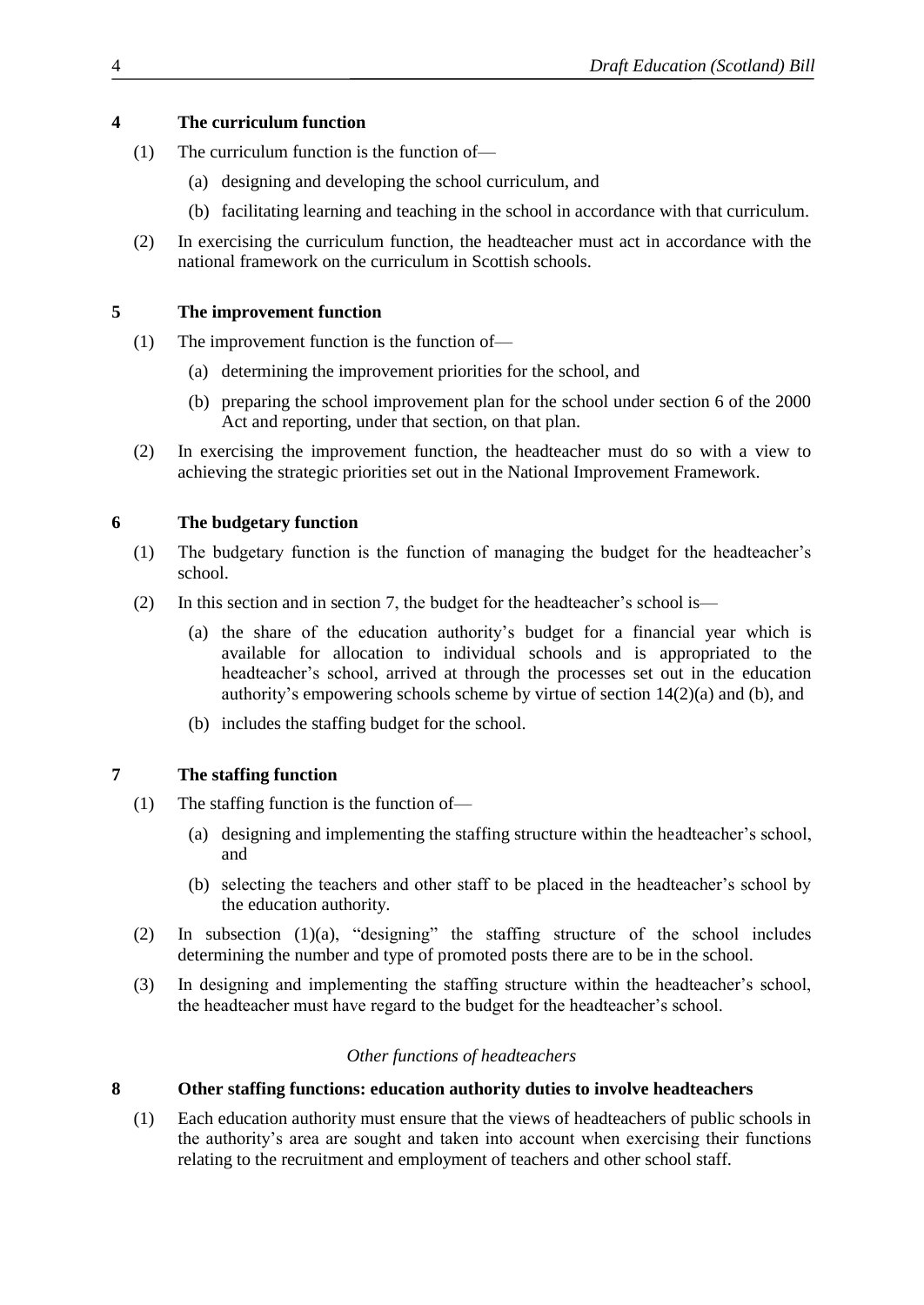- (2) Subsection (3) applies where an education authority is making a decision about the design of the recruitment process for teachers and for other school staff.
- (3) The education authority must—
	- (a) seek the views of headteachers of public schools in the authority's area about the design of the recruitment process, and
	- (b) have regard to any such views when making a decision relating to that design.

#### **9 Delegation of Charter functions**

- (1) A headteacher may delegate the exercise of a Charter function to another member of the staff of the school.
- (2) But subsection (1) does not apply to so much of the staffing function as is mentioned in section  $7(1)(a)$ .
- (3) The delegation of any function under subsection (1) does not prevent the headteacher from exercising that function.

#### **10 Collaboration among headteachers and with others**

- (1) Subject to subsection (2), where a headteacher is exercising their Charter functions, the headteacher must seek, where appropriate, to act collaboratively with—
	- (a) other headteachers,
	- (b) the school community,
	- (c) the relevant Regional Improvement Collaborative, and
	- (d) any other person the headteacher considers appropriate.
- (2) Where the headteacher is exercising the staffing function mentioned in section  $7(1)(b)$ , the headteacher must act collaboratively with the education authority for the headteacher's school.
- (3) In subsection  $(1)$ 
	- (a) the "relevant Regional Improvement Collaborative" is the Regional Improvement Collaborative of which the education authority for the headteacher's school is a member (and "Regional Improvement Collaborative" has the meaning given by section 3DA(3) of the 2000 Act),
	- (b) the "school community" is—
		- (i) the education authority for the headteacher's school,
		- (ii) the pupils of the school,
		- (iii) the parents of those pupils,
		- (iv) the teachers and other staff of the school.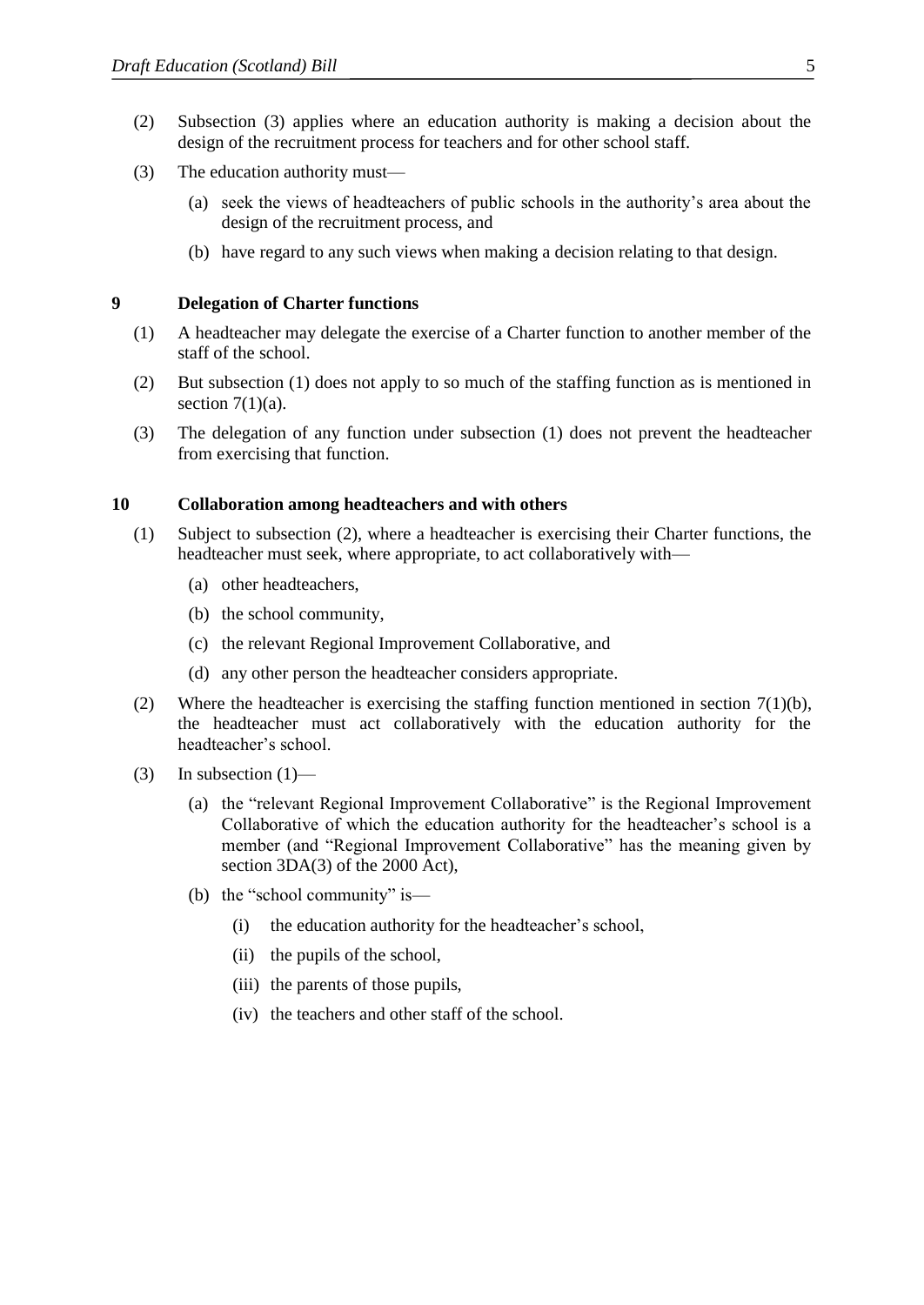#### *Education authority role in relation to Charter functions*

#### **11 Duty on education authority to support headteachers and others exercising Charter functions**

- (1) Each education authority must support headteachers of public schools in their area, and other members of school staff to whom headteachers delegate functions by virtue of section 9(1), in relation to the exercise of the Charter functions.
- (2) The education authority, in complying with subsection (1), must, in particular, take reasonable steps to ensure that headteachers and such other members of school staff have the resources, training and opportunities that are reasonably necessary to enable them to effectively exercise those functions.

#### **12 Education authority's liability for exercise of Charter functions**

The education authority remain liable for the exercise, by headteachers of public schools in their area, of the Charter functions.

#### **13 Education authority exercise of Charter functions**

- (1) Where subsection (2) or (3) applies, an education authority may exercise a Charter function instead of the headteacher.
- (2) This subsection applies where—
	- (a) the headteacher is temporarily unable to exercise the Charter function, and
	- (b) the exercise of that function has not been delegated to a member of the staff of the school by virtue of section 9(1).
- (3) This subsection applies where it is necessary to remedy or avoid the breach of an education authority's statutory duty or contractual obligation for the authority to exercise the Charter function.
- (4) The education authority may exercise a Charter function by virtue of subsection (1) only for so long as it is necessary to do so and only to the extent that it is necessary to do so.

#### *Empowering schools schemes*

#### **14 Empowering schools scheme**

- (1) Each education authority must prepare and publish a scheme (an "empowering schools scheme") for all of the public schools in their area.
- (2) An empowering schools scheme is a scheme setting out—
	- (a) the process by which the authority's budget for school education is allocated between schools and central educational services,
	- (b) the process by which the part of the authority's budget allocated to schools (including the staffing budget) is appropriated to each individual school,
	- (c) how that appropriation is to be managed by headteachers by virtue of section  $6(1)$ ,
	- (d) for the purposes of section 3(2), the statutory duties and contractual obligations to which the authority is subject,
	- (e) how the authority will comply with their duty under section 11 to support headteachers in the exercise of their Charter functions, and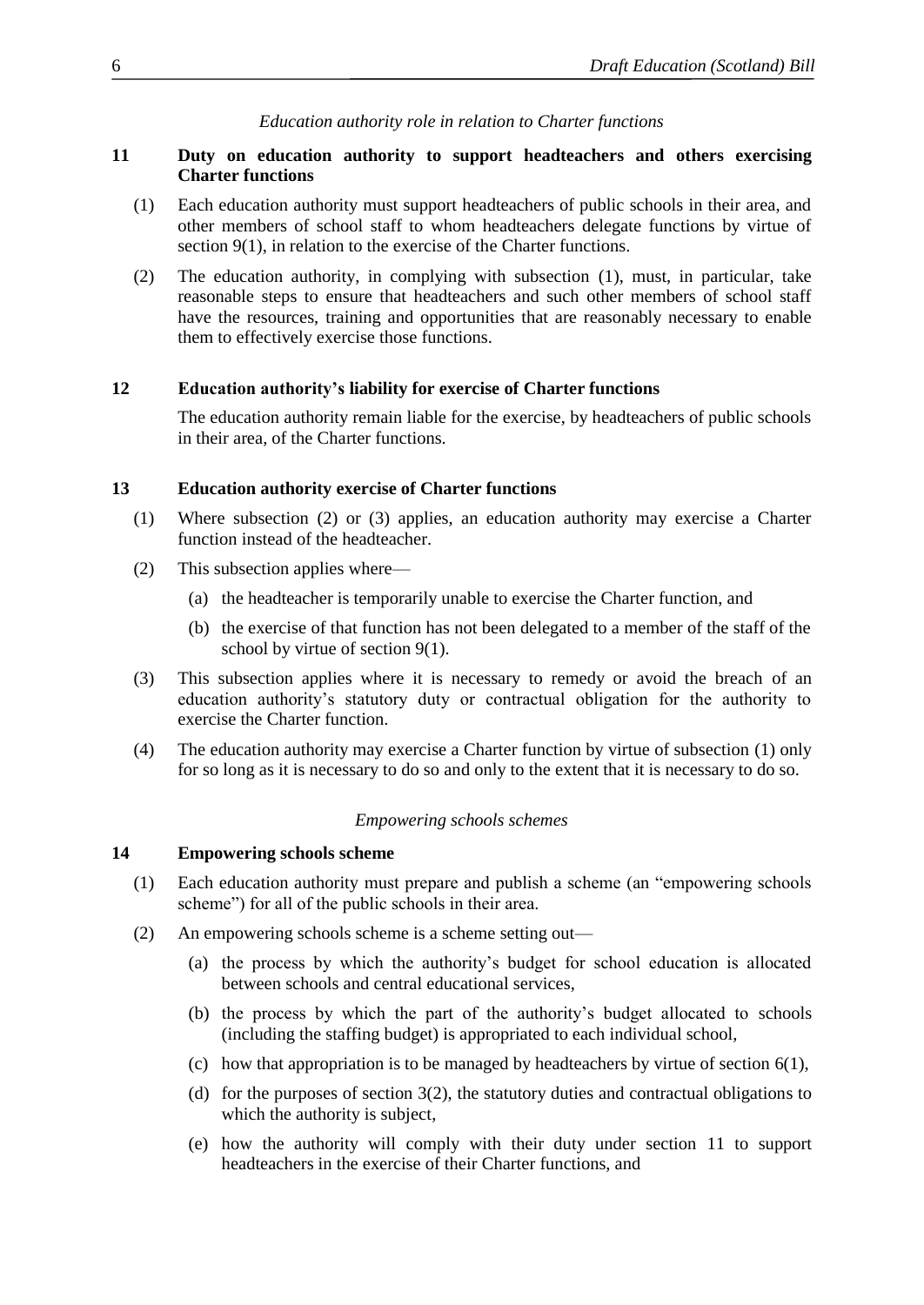- (f) any other matters the authority consider appropriate.
- (3) An empowering schools scheme may, in setting out the matters mentioned in subsection (2), set out those matters in relation to particular types of school as well as generally in relation to all schools.
- (4) Before publishing their empowering schools scheme, the education authority must—
	- (a) consult the persons mentioned in subsection (5), and
	- (b) have regard to any views expressed by those persons within the consultation period.
- (5) The persons are—
	- (a) headteachers of public schools in their area,
	- (b) other teachers and other staff of such schools,
	- (c) any trade union which appears to the education authority to be representative of the persons mentioned in paragraph (a) or (b),
	- (d) parents of pupils at such schools, and
	- (e) any other person the education authority consider appropriate.
- (6) In subsection (4)(b) and in section 15, the "consultation period" is such period as the education authority determine, being a continuous period of at least 6 weeks, the majority of which falls during term time.

#### **15 Empowering schools scheme: review**

- (1) Each education authority must review their empowering schools scheme at least once during every 3 year period, beginning with the day the scheme is first published under section  $14(1)$ .
- (2) In carrying out the review, the education authority must—
	- (a) consult the persons mentioned in section 14(5), and
	- (b) have regard to any views expressed by those persons within the consultation period.
- (3) The education authority may, following a review, revise their empowering schools scheme and, if so, must publish the revised scheme.

#### *Publication of information on school expenditure*

#### **16 Education authority duty to publish information on school expenditure**

Each education authority must, as soon as reasonably practicable after the end of each financial year, publish information setting out, in relation to public schools in their area, the total expenditure attributable to each such school in that year.

#### *Guidance*

#### **17 Guidance on exercise of Charter functions etc.**

- (1) The Scottish Ministers may prepare and publish guidance in relation to—
	- (a) the Charter functions, and
	- (b) the functions of education authorities under this Part.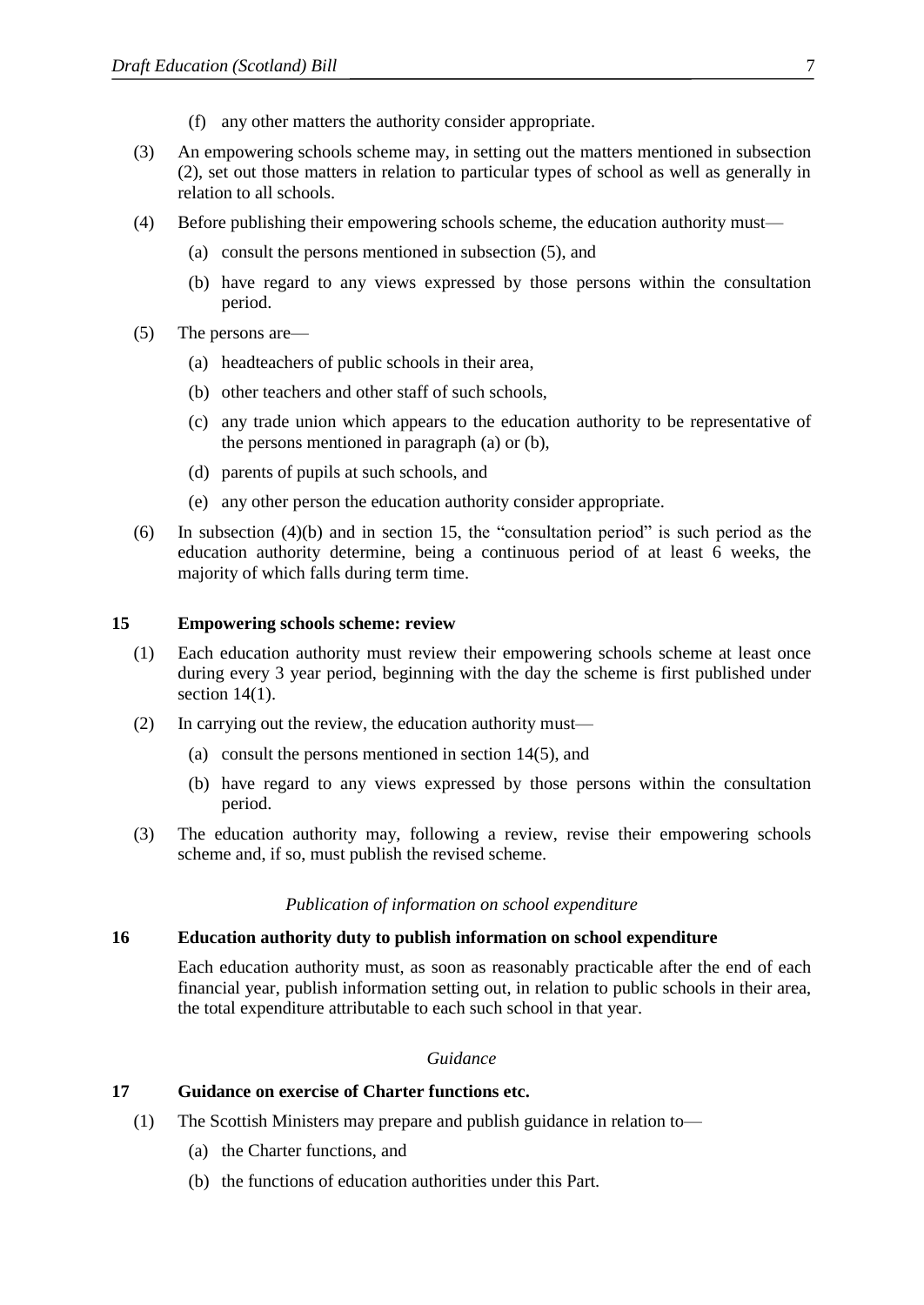- (2) Headteachers must, in exercising their Charter functions, have regard to guidance under this section.
- (3) Education authorities must, in exercising their functions under this Part, have regard to guidance under this section.
- (4) Before publishing guidance under this section, the Scottish Ministers must consult the following persons about the proposed guidance—
	- (a) each education authority,
	- (b) headteachers of public schools,
	- (c) teachers and other staff of such schools,
	- (d) any trade union which appears to the Scottish Ministers to be representative of the persons mentioned in paragraph (b) or (c),
	- (e) the parents of any pupils of such schools that the Scottish Ministers think appropriate, and
	- (f) any other person that the Scottish Ministers think appropriate.
- (5) The Scottish Ministers may from time to time prepare and publish revised guidance.
- (6) Subsections (2) to (4) apply to revised guidance under subsection (5) as they apply to guidance under subsection (1).

#### *General provisions*

#### **18 Enforcement of duties of education authorities and other persons**

In section 70 (powers to enforce duty of education authorities and other persons) of the 1980 Act, after subsection (1) insert—

"(1A) Subsection (1) does not apply to headteachers of public schools.".

#### **19 Minor and consequential modifications**

- (1) The 2000 Act is amended as follows.
- (2) In section 3(2) (education authority duty in relation to improving the quality of education), for "standards or education" substitute "standards of education".
- (3) In section 6 (school improvement plans), in subsection  $(1)(a)$ 
	- (a) for "authority's plan (or revised plan) under section 3F, report under section 3H and" substitute "National Improvement Framework and the authority's",
	- (b) "published by that date in the year in question" is repealed,
	- (c) for "education authority's ambitions for the school" substitute "headteacher's ambitions for the school (including the improvement priorities determined by the headteacher under section 5(1)(a) of the Education (Scotland) Act 2018)".
- (4) Section 8 is repealed.
- (5) In section 13(1) (guidance to education authorities: raising standards and delegation schemes), for "sections 3 to 8" substitute "sections 3 to 7".
- (6) The section title of section 13 becomes "Guidance to education authorities: raising standards".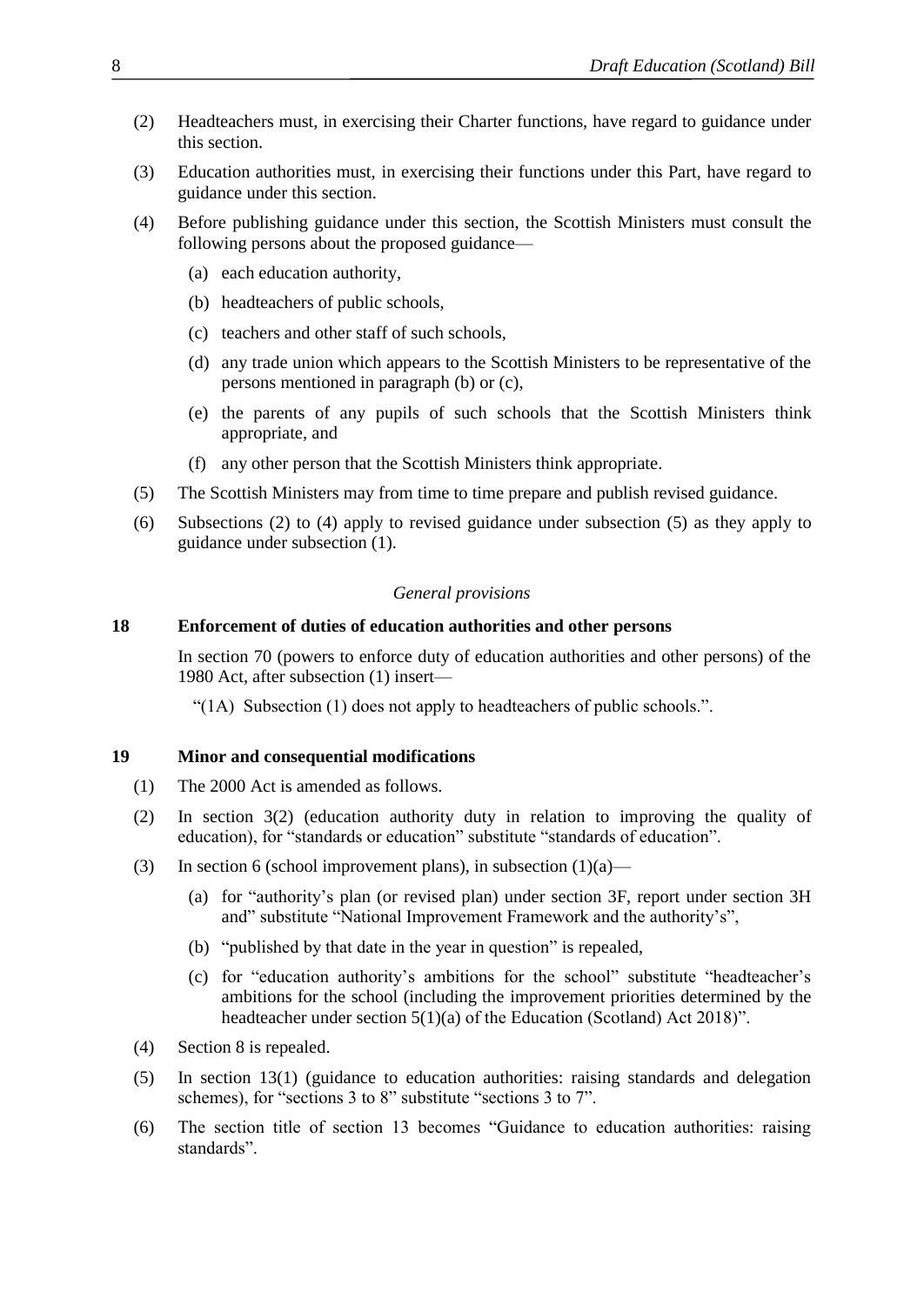#### **20 Interpretation of Part 1**

- (1) Any expression used in this Part and in the 1980 Act or in the 2000 Act has the same meaning in this Part as it has in those Acts.
- (2) In this Part—

the "1980 Act" means the Education (Scotland) Act 1980,

the "2000 Act" means the Standards in Scotland's Schools etc. Act 2000,

"budget for the headteacher's school" has the meaning given by section 6(2),

"budgetary function" has the meaning given by section 6,

"the Charter" has the meaning given by section 1(1),

"Charter functions" are the functions set out in section 3,

"curriculum function" has the meaning given by section 4,

"education authority", in relation to a school, means the education authority responsible for the management of that school,

"empowering schools scheme" means a scheme prepared and published under section 14(1), including a revised scheme published under section 15(3),

"improvement function" has the meaning given by section 5,

"National Improvement Framework" has the meaning given by subsection (1) of section 3C of the 2000 Act and includes a new National Improvement Framework published under subsection (6) of that section,

"Parent Council" and "Combined Parent Council" have the meanings given by the Scottish Schools (Parental Involvement) Act 2006,

"public school"—

- (a) means any school under the management of an education authority,
- (b) does not include a nursery school or a nursery class,

"staffing function" has the meaning given by section 7.

#### **PART 2**

REGIONAL IMPROVEMENT COLLABORATIVES

#### **21 Regional Improvement Collaboratives**

- (1) The Standards in Scotland's Schools etc. Act 2000 (the "2000 Act") is amended as follows.
- (2) After section 3D (carrying out of education authority's duty under section 3(2)) insert—

#### "**3DA Regional Improvement Collaboratives**

- (1) Each education authority must, for the purpose mentioned in subsection (4), collaborate with—
	- (a) one or more other education authorities, and
	- (b) the Scottish Ministers.
- (2) The Scottish Ministers must, for that purpose, collaborate with each group of education authorities collaborating by virtue of subsection (1)(a).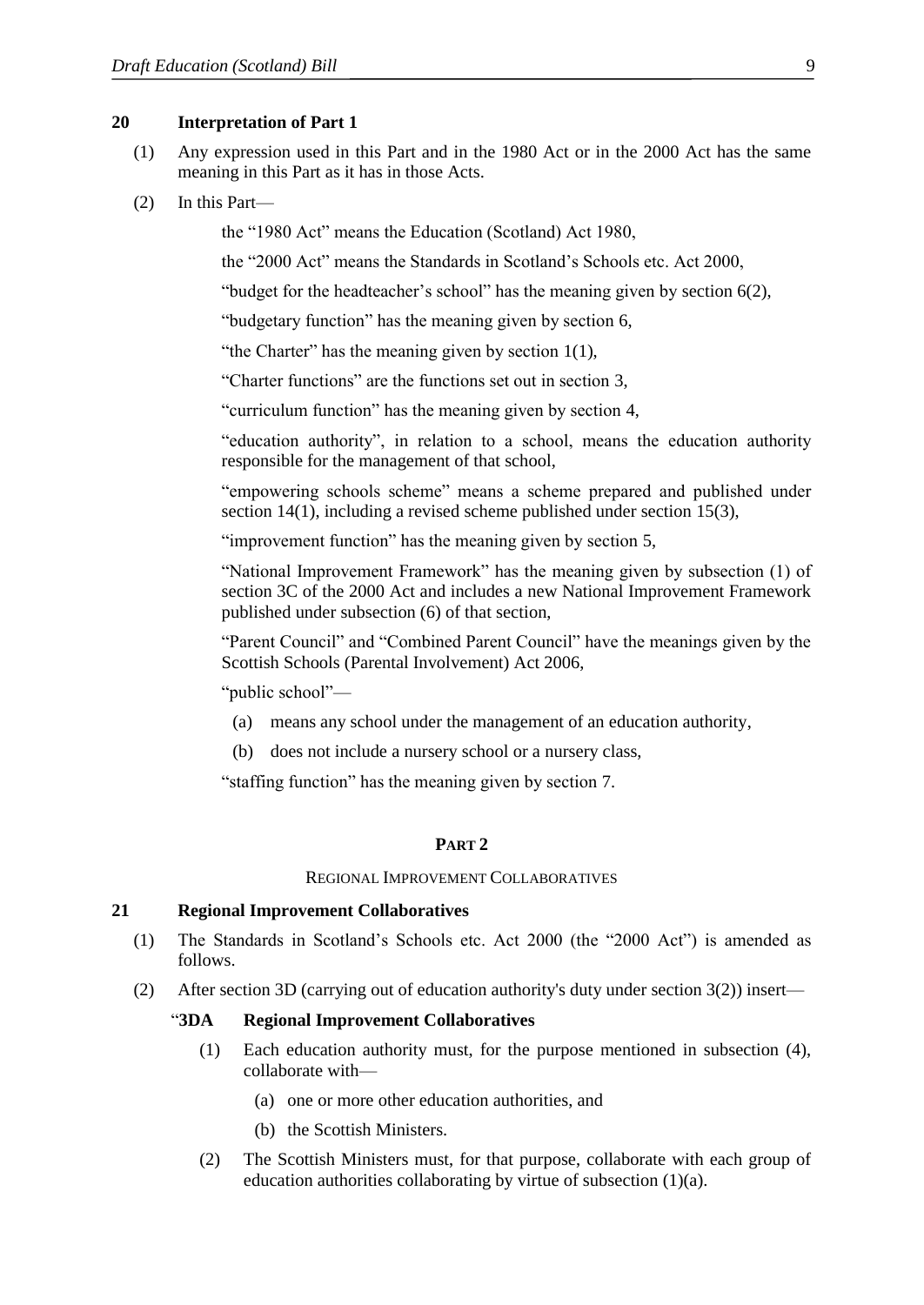- (3) Each group comprising—
	- (a) the education authorities collaborating with each other by virtue of subsection  $(1)(a)$ , and
	- (b) the Scottish Ministers collaborating with those authorities by virtue of subsection (2),

is a "Regional Improvement Collaborative".

- (4) The purpose referred to in subsection (1) is endeavouring to secure improvement in the quality of school education which is provided in the schools managed by the education authority members of the Regional Improvement Collaborative—
	- (a) with a view to raising standards of education, and
	- (b) in a way designed to reduce inequalities of outcome for pupils mentioned in section  $3A(2)(a)$  and (b).
- (5) Subsection (4) also applies in relation to school education which is provided by those education authority members in pursuance of any arrangements made, or entered into, by them under—
	- (a) section 14 of the 1980 Act, or
	- (b) section 35.
- (6) The members of a Regional Improvement Collaborative may, for the purpose mentioned in subsection (4), collaborate in the exercise of any of their functions relating to the provision of school education.
- (7) A Regional Improvement Collaborative may, for the purpose mentioned in subsection (4), collaborate with such other persons as the Collaborative considers appropriate (including with other Regional Improvement Collaboratives).
- (8) In this section, "school education" means school education directed as is described in section 2.
- (9) References in this section and in sections 3EA, 3GA and 14A to a Regional Improvement Collaborative are to the members of that Collaborative acting jointly.".

#### **22 Regional improvement plans**

- (1) The 2000 Act is further amended as follows.
- (2) After section 3E (annual plan: Scottish Ministers) insert—

#### "**3EA Annual plan: Regional Improvement Collaboratives**

- (1) Each Regional Improvement Collaborative must, before the beginning of the planning period each year, prepare and publish a plan (a "regional improvement plan") setting out—
	- (a) the steps that the Collaborative proposes to take during the planning period to collaborate for the purpose mentioned in section 3DA(4),
	- (b) the steps that the Collaborative proposes to take during the planning period to consult with—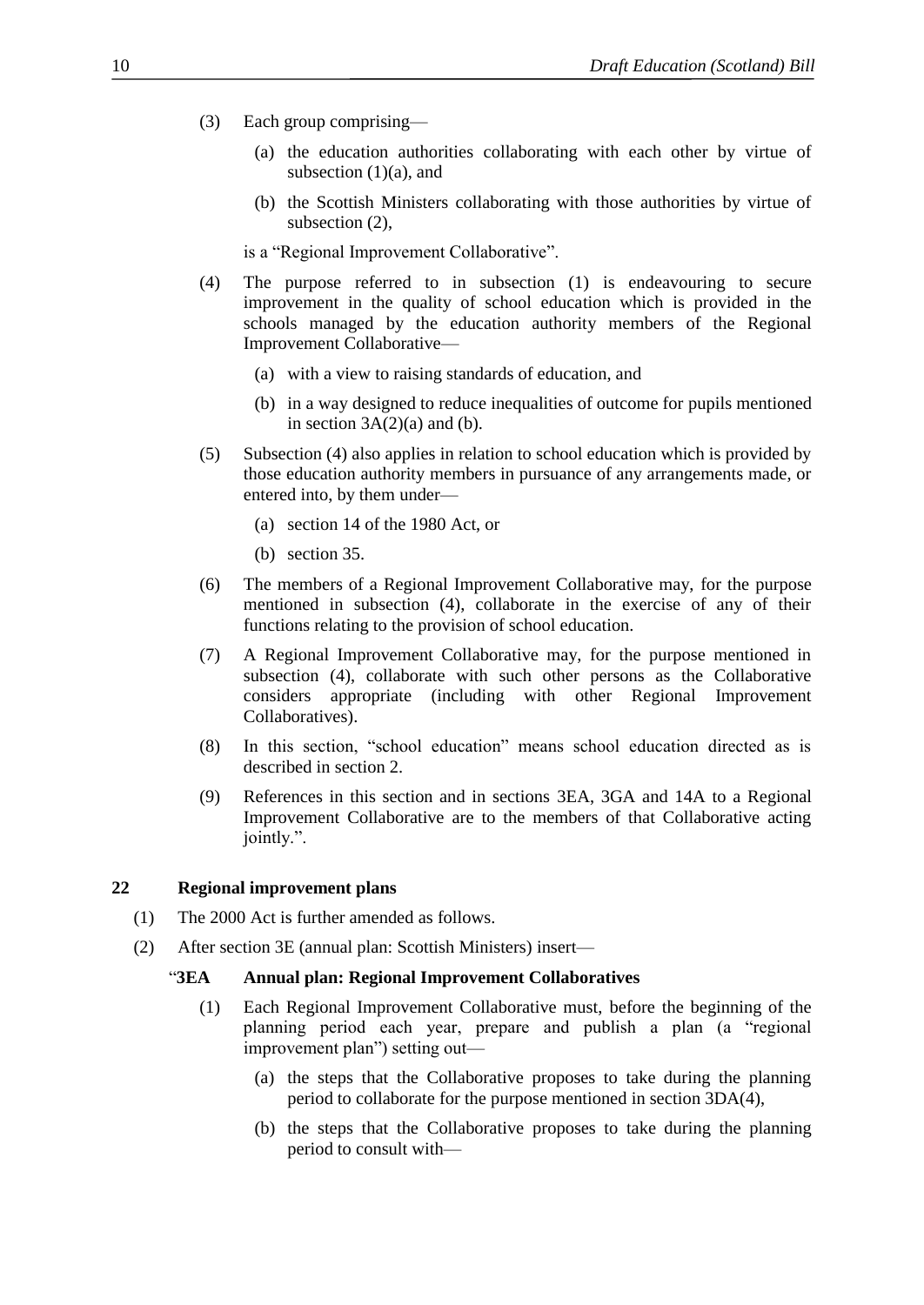- (i) headteachers of schools managed by the Collaborative's education authority members, and
- (ii) other persons the Collaborative considers have an interest,

about that collaboration,

- (c) the steps that the Collaborative proposes to take during the planning period in pursuance of the National Improvement Framework, and
- (d) any educational benefits for pupils that the Collaborative considers will result from taking those steps.
- (2) A Regional Improvement Collaborative must, in preparing its regional improvement plan, have regard to the school improvement plans prepared for the schools managed by the Collaborative's education authority members.
- (3) As soon as reasonably practicable after publishing a regional improvement plan, each Regional Improvement Collaborative must give a copy of the plan to the Scottish Ministers.
- (4) If a new National Improvement Framework is published by virtue of section 3C(6), each Regional Improvement Collaborative must—
	- (a) review its regional improvement plan,
	- (b) make any revisions that are necessary in view of the new National Improvement Framework, and
	- (c) if the Collaborative makes any revisions under paragraph (b), publish a revised regional improvement plan and give a copy of it to the Scottish Ministers.
- (5) In subsection (1), "planning period" means the period of 12 months beginning with such day as the Scottish Ministers may prescribe by regulations.
- (6) Regulations under subsection (5) are subject to the negative procedure.".
- (3) After section 3G (annual report: Scottish Ministers) insert—

#### "**3GA Annual report: Regional Improvement Collaboratives**

- (1) As soon as reasonably practicable after the end of the period to which a plan published under section 3EA(1) relates, each Regional Improvement Collaborative must prepare and publish a report setting out for that period—
	- (a) the steps the Collaborative has taken to collaborate for the purpose mentioned in section 3DA(4),
	- (b) the steps the Collaborative has taken to consult as mentioned in section 3EA(1)(b),
	- (c) any steps the Collaborative has taken in pursuance of the National Improvement Framework, and
	- (d) any educational benefits for pupils that the Collaborative considers result from taking those steps.
- (2) As soon as reasonably practicable after publishing a report, a Regional Improvement Collaborative must give a copy of it to the Scottish Ministers.".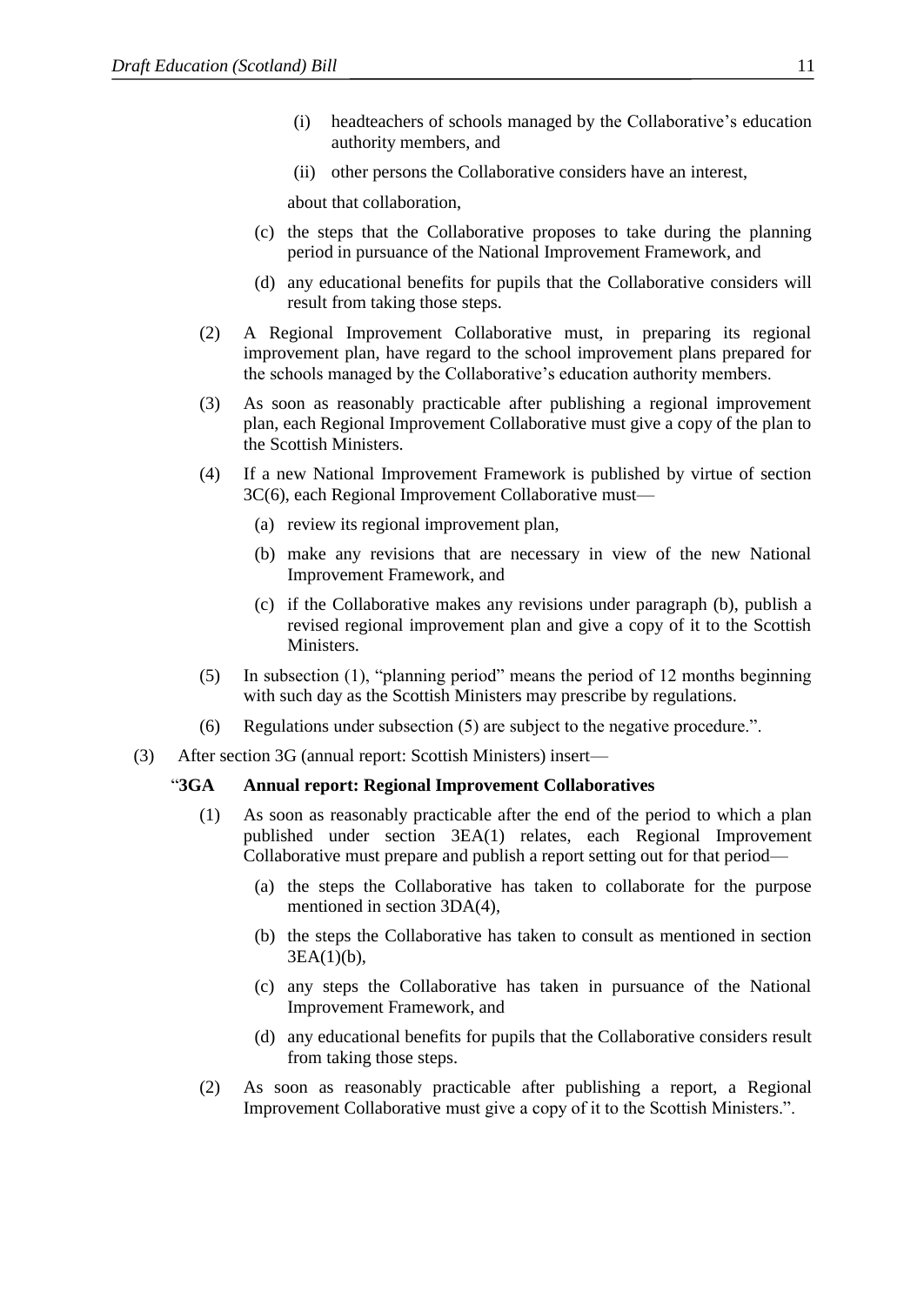#### **23 Regional Improvement Collaboratives: guidance**

- (1) The 2000 Act is further amended as follows.
- (2) After section 14 (guidance to education authorities as to home education) insert—

#### "**14A Guidance as to Regional Improvement Collaboratives**

- (1) The Scottish Ministers must prepare and publish guidance in relation to collaboration under section 3DA.
- (2) Guidance under this section may, in particular, include guidance on—
	- (a) the establishment of Regional Improvement Collaboratives,
	- (b) the operation of Regional Improvement Collaboratives, including—
		- (i) the leadership of and within Collaboratives,
		- (ii) the matters on which Collaboratives are to collaborate,
		- (iii) the ways in which collaboration is to take place within the Collaborative, including the sharing of best practice among the members of a Collaborative,
		- (iv) the matters on which Collaboratives may collaborate with others by virtue of section 3DA(7) and the ways in which that collaboration may take place, and
	- (c) the preparation by Regional Improvement Collaboratives of regional improvement plans.
- (3) Guidance under this section may be general or particular, and different guidance may be issued to different persons or for different purposes.
- (4) Education authorities must, in complying with their duty under section 3DA(1), have regard to guidance under this section.
- (5) Before publishing guidance under this section, the Scottish Ministers must consult the following persons about the proposed guidance—
	- (a) each education authority,
	- (b) headteachers of schools managed by education authorities,
	- (c) other teachers and other staff of such schools,
	- (d) any trade union which appears to the Scottish Ministers to be representative of the persons mentioned in paragraph (b) or (c),
	- (e) the parents of any pupils of such schools that the Scottish Ministers think appropriate, and
	- (f) any other persons that the Scottish Ministers think appropriate.
- (6) The Scottish Ministers may from time to time prepare and publish revised guidance.
- (7) Subsections (2) to (5) apply to revised guidance under subsection (6) as they apply to guidance under subsection (1).".

# **24 Regional Improvement Collaboratives: consequential amendments**

(1) The 2000 Act is further amended as follows.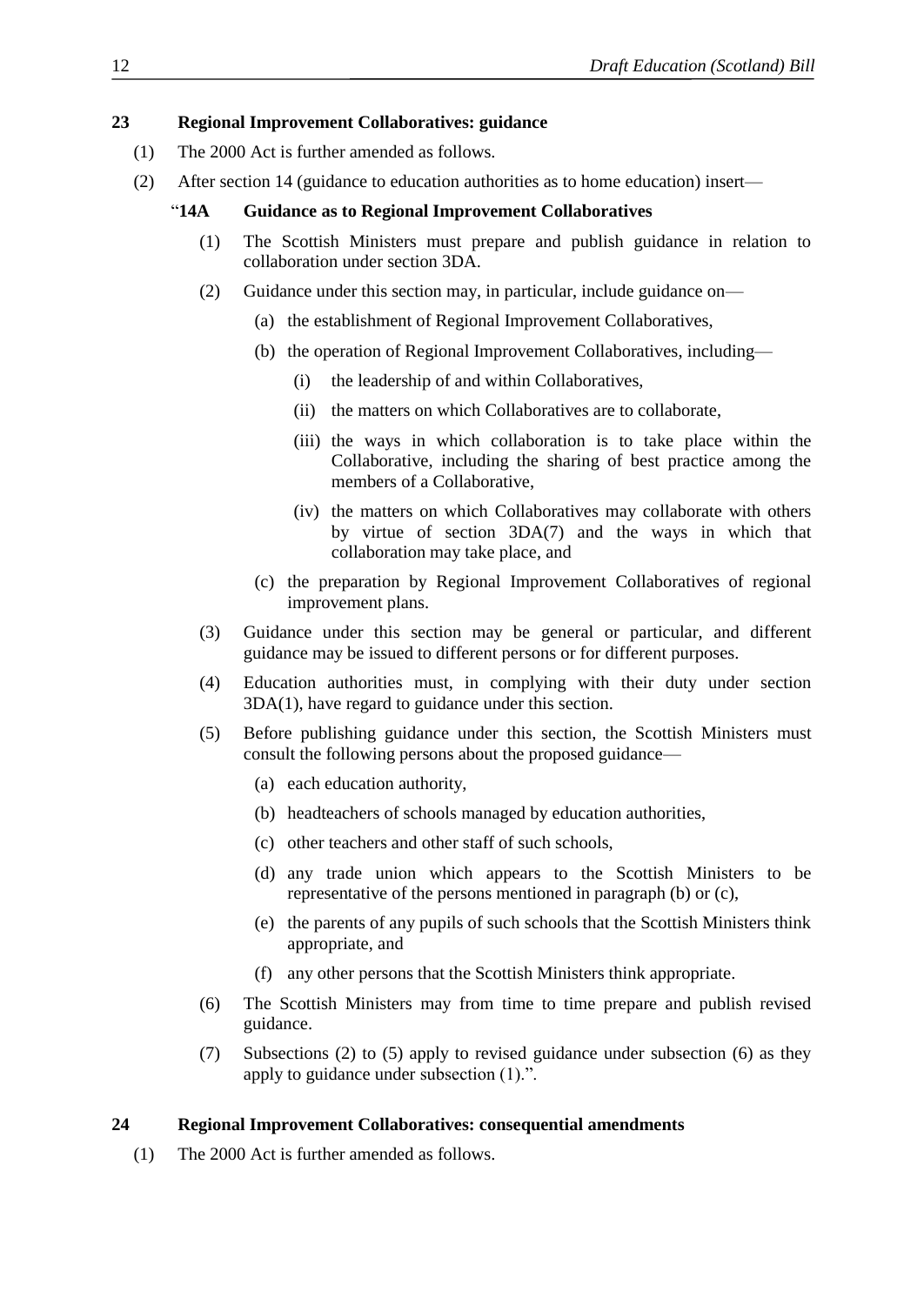- (2) In section 13(1) (guidance to education authorities: raising standards and delegation schemes), before "of this Act" insert "(but not 3DA, 3EA and 3GA)".
- (3) In section 58(1) (interpretation), after the definition of "pre-school children" insert—

""Regional Improvement Collaborative" has the meaning given by section 3DA(3),".

#### **PART 3**

#### PARENTAL INVOLVEMENT AND ENGAGEMENT

#### **25 Promotion of parental involvement and engagement**

- (1) Section 1 (duty of Scottish Ministers and education authorities to promote parental involvement) of the Scottish Schools (Parental Involvement) Act 2006 (the "2006 Act") is amended as follows.
- (2) For subsections (1) and (2) substitute—
	- "(1) It is the duty of the Scottish Ministers, in relation to the parents of pupils in attendance at public schools, to promote—
		- (a) the involvement of those parents in the education provided to those pupils by the schools, and
		- (b) the engagement of the parents of each such pupil with that pupil's learning and development.
	- (2) It is the duty of an education authority, in relation to the parents of a pupil in attendance at a public school in the authority's area, to promote—
		- (a) the involvement of those parents in the education provided by the school—
			- (i) to that pupil, and
			- (ii) to its pupils generally, and
		- (b) the engagement of those parents with that pupil's learning and development.
	- $(2A)$  In subsection  $(2)$ 
		- (a) the reference in paragraph (a) to "involvement" includes—
			- (i) communication between the school and the parents of each pupil in attendance at the school about the education provided by the school to that pupil (for example, through the provision of information about the activities undertaken by the pupil and the pupil's progress),
			- (ii) communication between the school and parents about the work of the school generally,
			- (iii) the participation of parents in relation to the making of decisions of the type mentioned in subsection (2B) in relation to the school (whether through participation in any Parent Council established for the school or otherwise), and
			- (iv) the provision of support by parents in relation to the work of the school generally,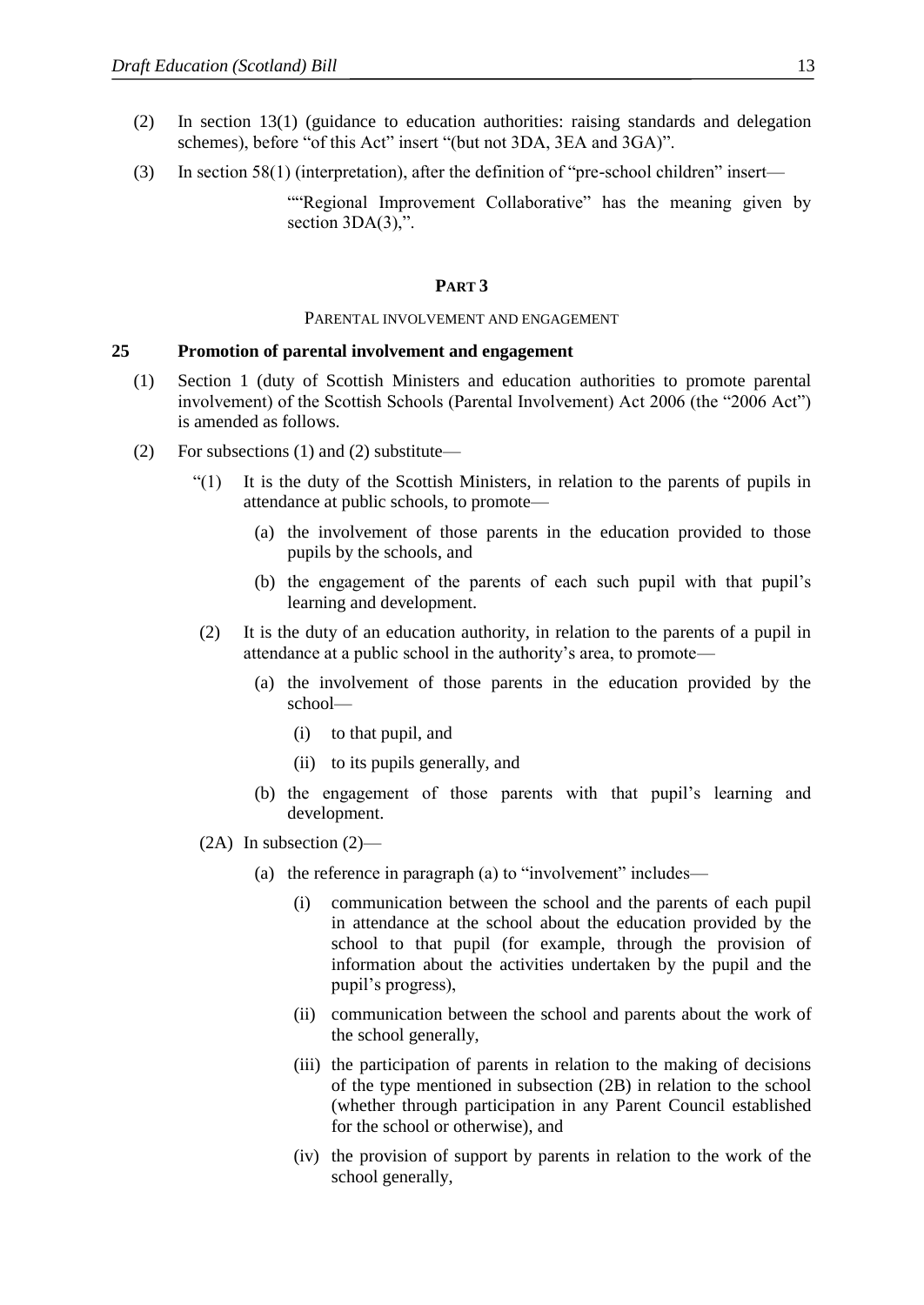- (b) the reference in paragraph (b) to "engagement" includes the provision of support by those parents to that pupil in relation to the pupil's learning and development.
- (2B) The decisions referred to in subsection  $(2A)(a)(iii)$  are significant decisions about—
	- (a) the education provided by the school,
	- (b) such other matters in relation to the everyday running of the school as the education authority considers appropriate.
- (2C) In this section, "learning and development" includes learning and development activities which are connected to the education provided to the pupil by the school but undertaken independently of the school.".

#### **26 Functions of a Parent Council**

- (1) Section 8(1) (functions of a Parent Council) of the 2006 Act is amended as follows.
- (2) In paragraph (f), before sub-paragraph (i) insert—
	- "(ai) the Parent Forum,".

#### **27 Duties of education authority and headteacher to a Parent Council etc.**

- (1) Section 11 (duties of education authority and headteacher to a Parent Council etc.) of the 2006 Act is amended as follows.
- (2) For subsection (1) substitute—
	- "(1) An education authority are to provide to a Parent Council established for a school in their area such advice and information—
		- (a) as they consider the council reasonably requires in connection with the exercise of its functions,
		- (b) as the council reasonably requests from them on any matter.".

#### (3) After subsection (3) insert—

- "(3A) The headteacher of a public school must, before making a decision of the type mentioned in subsection (3B)—
	- (a) consult any Parent Council established for the school in relation to the decision,
	- (b) decide (in collaboration with any Parent Council established for the school) whether to consult the school's Parent Forum in relation to the decision, and
	- (c) have regard to any views expressed by the Parent Council and (where consulted) the Parent Forum.
- (3B) The decisions referred to in subsection (3A) are significant decisions about—
	- (a) the education provided by the school,
	- (b) such other matters in relation to the everyday running of the school as the headteacher considers appropriate.".
- (4) For subsection (6) substitute—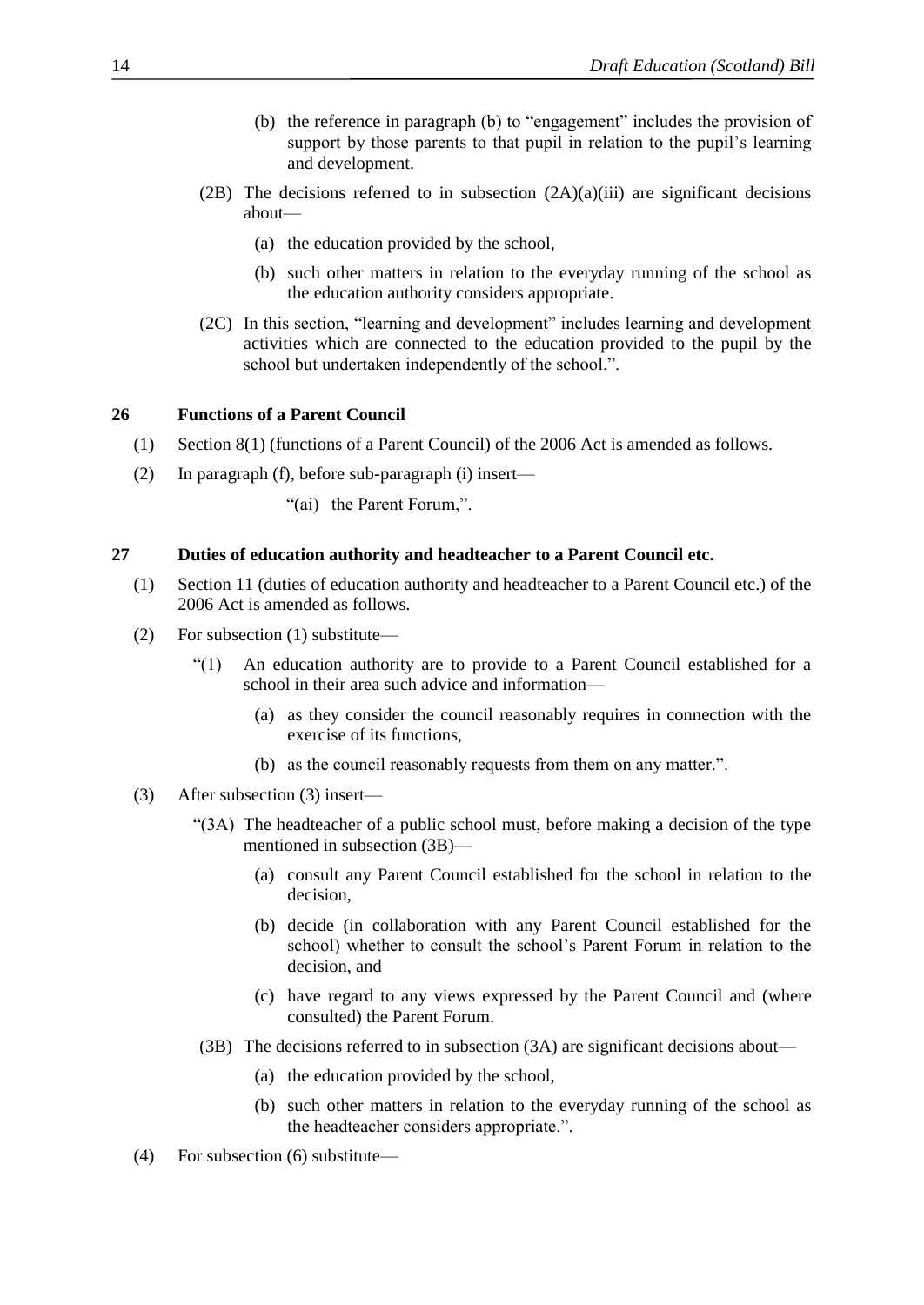- "(6) An education authority are to inform a Parent Council established for a school in their area about—
	- (a) the Parent Council's duty under section  $8(1)(c)$ ,
	- (b) the headteacher's duties under subsection (3A), and
	- (c) the school's arrangements for consultation between parents and teachers.
- (6A) Without prejudice to the generality of paragraph (b) of section 8(1), a Parent Council established for a school in the area of an education authority may make representations under that paragraph, concerning the arrangements mentioned in subsection  $(6)(c)$ , to that authority or to the headteacher of the school.".
- (5) After subsection (7) insert—
	- "(8) Advice and information provided to a Parent Council under this section is to be provided in a way that is accessible to the council.".

#### **28 Duties of education authority and headteacher to parents generally**

- (1) The 2006 Act is further amended as follows.
- (2) In section 12 (duties of education authority to parents generally), after subsection (2) insert—
	- "(3) The headteacher of a public school must take such reasonably practicable steps as the headteacher considers appropriate to encourage and support members of the Parent Forum of the school to—
		- (a) provide support to those members' own children in relation to their learning and development,
		- (b) engage with those children's learning and development more generally.
	- (4) Advice and information provided to a parent under this section is to be provided in a way that is accessible to that parent.
	- (5) In this section, "learning and development" has the meaning given by section  $1(2C)$ .".
- (3) The title of section 12 becomes "Duties of education authority and headteacher to parents generally".

#### **29 Parental involvement and engagement: complaints**

In section 15(1) (complaints procedure) of the 2006 Act, for "by the authority of, or failure by them to exercise, any of their functions" substitute "of, or failure to exercise, any functions".

# **30 Application of 2006 Act in relation to early learning and childcare**

After section 18 of the 2006 Act insert—

"*Early learning and childcare*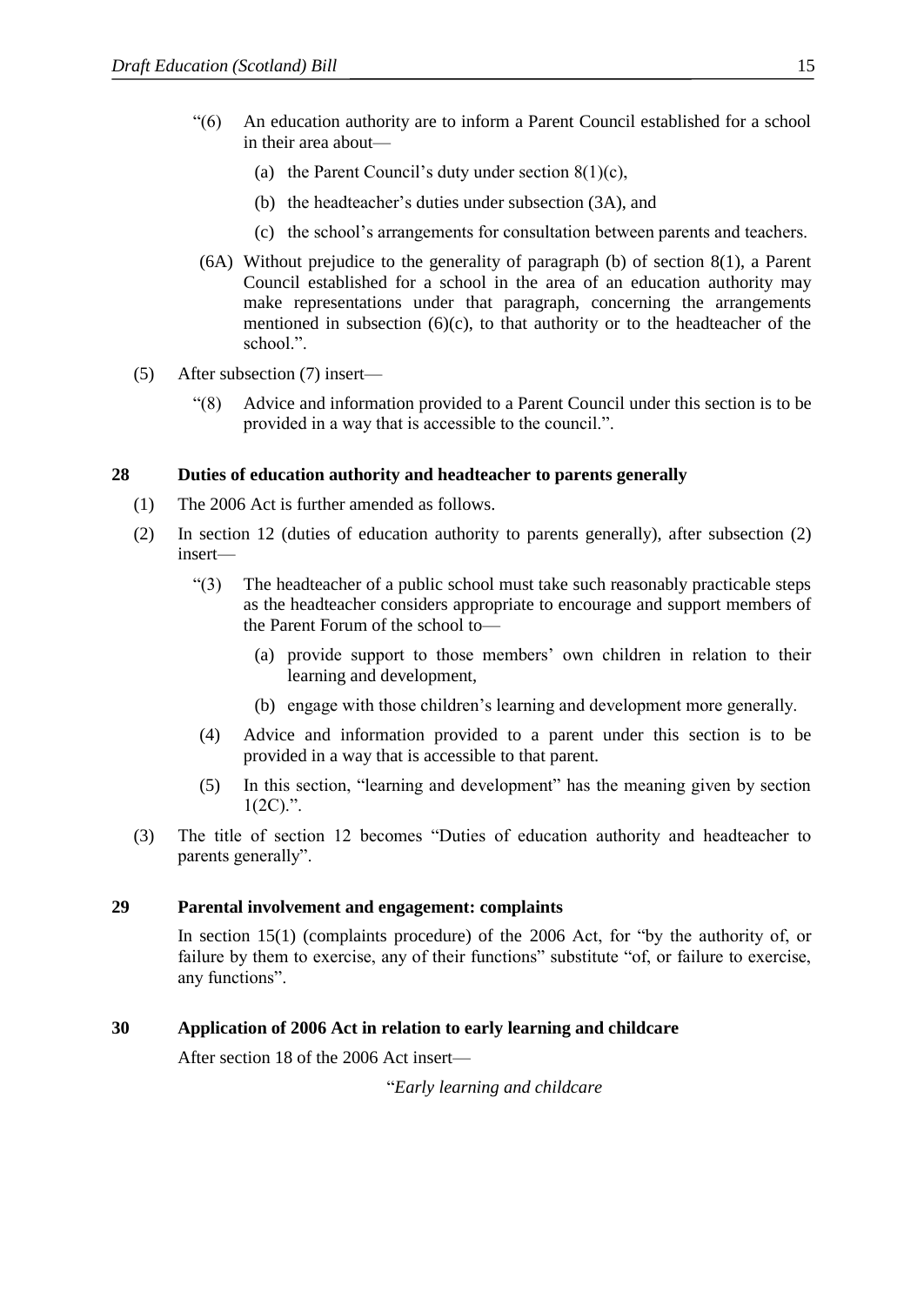#### **18A Act to apply in respect of nursery classes in primary schools**

In this Act, "pupil" includes a child who is under school age only if that child is in attendance at a primary school (whether or not in a nursery class in such a school).

#### **18B Section 1 to apply in respect of certain other early learning and childcare**

- (1) Section 1 applies in relation to a child falling within subsection (2) as it applies to a pupil in attendance at a public school, with the modifications provided for in subsections (3) to (6).
- (2) A child falls within this subsection if the child is being provided with education by virtue of section  $1(1)$  (as applied by section  $1(1A)$ ) of the Education (Scotland) Act 1980—
	- (a) at a nursery school managed by an education authority, or
	- (b) by an early learning and childcare provider.
- (3) In relation to a child falling within subsection  $(2)(a)$ , "school" is to be read as including a nursery school managed by an education authority.
- (4) In relation to a child falling within subsection (2)(b), "school" is to be read (except in the cases mentioned in subsection (5)) as including an early learning and childcare provider.
- (5) In relation to a child falling with subsection  $(2)(b)$ 
	- (a) in section  $1(2A)$ 
		- (i) in paragraphs (a)(ii) and (iv), "the work of the school generally" is to be read as "the work of the child's early learning and childcare provider generally (in so far as that work is undertaken as part of arrangements entered into under section 35 of the Standards in Scotland's Schools etc. Act 2000)",
		- (ii) paragraph (a)(iii) is to be read as if the words "in relation to the school" were omitted,
	- (b) in section  $1(2B)(b)$ , "in relation to the everyday running of the school" is to be read as "connected to the provision of school education by virtue of arrangements entered into under section 35 of the Standards in Scotland's Schools etc. Act 2000".
- (6) In relation to a child falling within either subsection  $(2)(a)$  or  $(2)(b)$ , section  $1(2A)(a)(iii)$  is to be read as if the words from "(whether" to "otherwise)" were omitted.
- (7) In this section and section 18C, an "early learning and childcare provider" is a person with whom an education authority have entered into arrangements under section 35 of the Standards in Scotland's Schools etc. Act 2000 for the provision by that person of education for children who are under school age or for pre-school children.

# **18C Duty of education authority to parents generally**

- (1) It is the duty of an education authority to ensure that—
	- (a) the heads of nursery schools managed by the authority,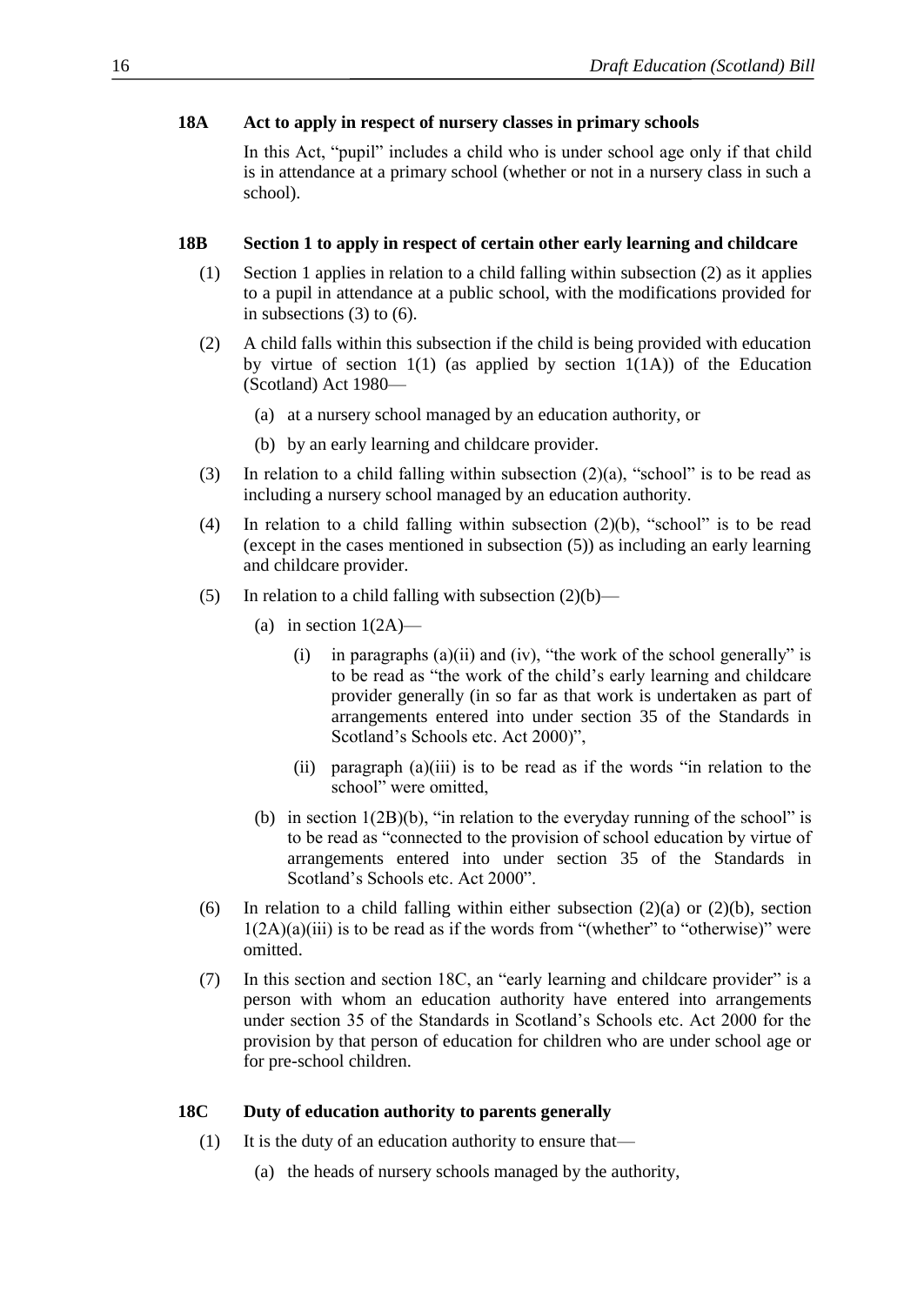(b) early learning and childcare providers,

take the steps mentioned in subsection (2) in relation to the parents of children falling within section 18B(2).

- (2) Those steps are such reasonably practicable steps as the education authority consider appropriate to encourage and support those parents to—
	- (a) provide support to those parents' own children in relation to their learning and development,
	- (b) engage with those children's learning and development more generally.
- (3) In this section, "learning and development" has the meaning given by section 1(2C) (as modified by section 18B).".

# **31 Guidance**

For section 19 of the 2006 Act substitute—

#### "**19 Guidance**

- (1) The Scottish Ministers must issue guidance about the exercise of functions conferred by this Act on the persons mentioned in subsection (2).
- (2) Those persons are—
	- (a) education authorities,
	- (b) headteachers,
	- (c) Parent Councils and Combined Parent Councils.
- (3) Before issuing guidance under subsection (1), the Scottish Ministers must consult—
	- (a) each education authority,
	- (b) headteachers of public schools,
	- (c) Parent Councils and Combined Parent Councils,
	- (d) such parents of pupils in attendance at public schools as the Scottish Ministers consider appropriate,
	- (e) such pupils in attendance at public schools as the Scottish Ministers consider appropriate,
	- (f) such other persons as the Scottish Ministers consider appropriate.
- (4) A person exercising functions to which guidance under subsection (1) relates must, in doing so, have regard to that guidance.
- (5) The Scottish Ministers may from time to time issue revised guidance.
- (6) Subsections (3) and (4) apply to revised guidance under subsection (5) as they apply to guidance under subsection (1).".

# **32 Education authority's liability for exercise by headteachers of functions under the 2006 Act**

After section 19 (guidance) of the 2006 Act insert—

"**19A Education authority's liability for exercise of headteacher's functions**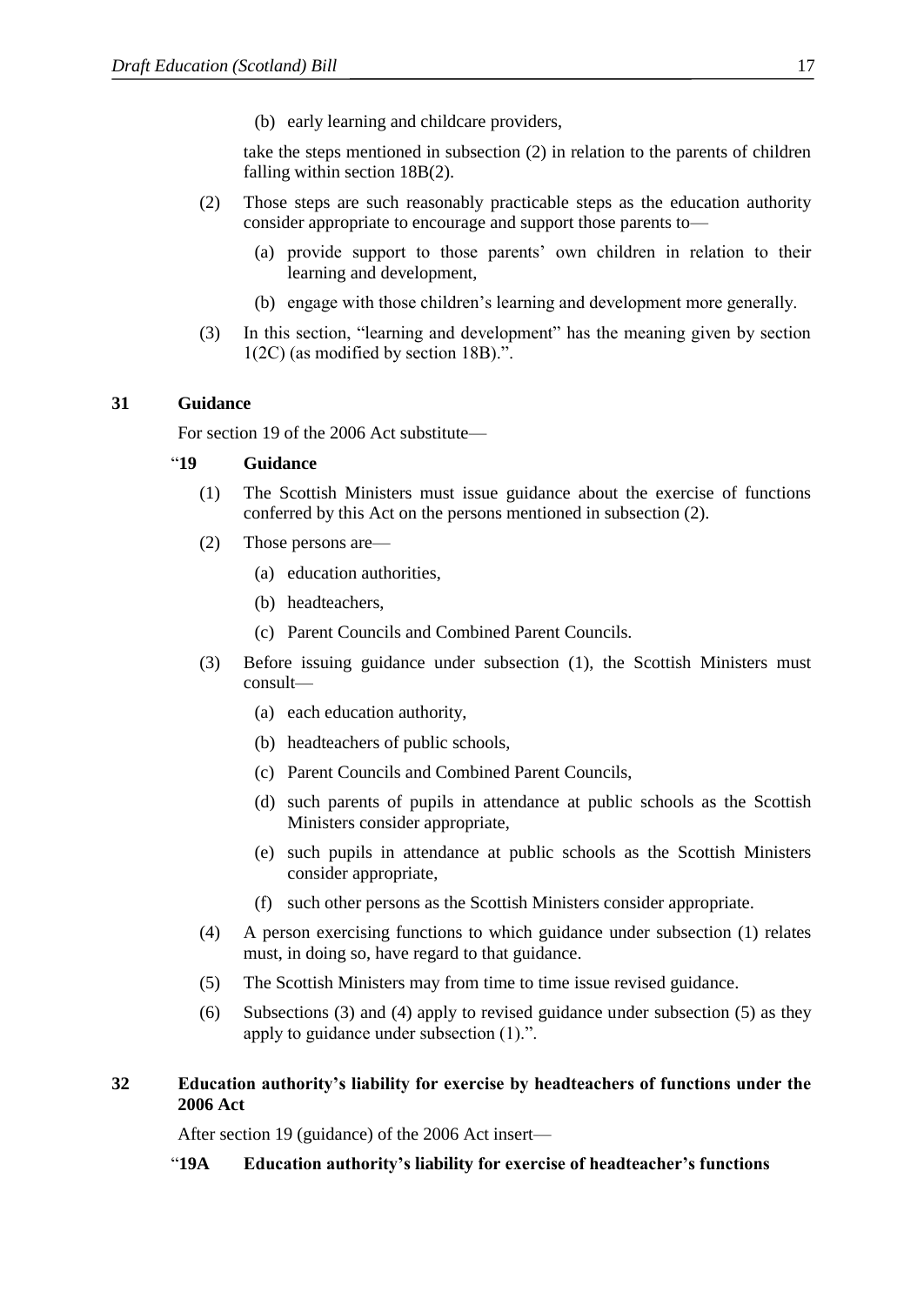An education authority remain liable for the exercise of functions conferred by this Act on the headteacher of a public school in their area.".

#### **33 Minor and consequential modifications**

- (1) In section 6 (school improvement plans) of the Standards in Scotland's Schools etc. Act 2000—
	- (a) in subsection  $(1)(a)$ , for "strategy for parental involvement" substitute "strategy for parental involvement and engagement",
	- (b) after subsection (6) insert—
	- "(7) In subsection (1), the "strategy for parental involvement and engagement" means the strategy prepared under section 2(1) of the Scottish Schools (Parental Involvement) Act 2006.".
- (2) The 2006 Act is further amended in accordance with subsections (3) to (11).
- (3) In section 2 (strategies for parental involvement)—
	- (a) in subsection  $(1)$ 
		- (i) for ""strategy for parental involvement"" substitute ""strategy for parental involvement and engagement"",
		- (ii) after "sections 1" insert "(including as applied by section 18B)",
		- (iii) for "and 12" substitute ", 12 and 18C",
	- (b) in subsection (2), for "strategy for parental involvement" substitute "strategy for parental involvement and engagement",
	- (c) in subsection (3), for paragraph (a), substitute—
		- "(a) are to review their strategy for parental involvement and engagement from time to time (but no later than 3 years after the previous review),",
	- (d) in each of subsections (4) and (4A)(a) and (b), for "strategy for parental involvement" substitute "strategy for parental involvement and engagement",
	- (e) subsection (6) is repealed.
- (4) The title of section 2 becomes "Strategies for parental involvement and engagement".
- (5) In section 2A(1) (strategy for parental involvement: annual report), for "strategy for parental involvement" substitute "strategy for parental involvement and engagement".
- (6) The title of section 2A becomes "Strategy for parental involvement and engagement: annual report".
- (7) In section 8(1) (functions of a Parent Council), for paragraph (b) substitute—
	- "(b) to make representations—
		- (i) to the school's headteacher and to the education authority about the arrangements made in the school in relation to the education authority's duties under section 1(2),
		- (ii) to the education authority about the arrangements made in their area in relation to those duties,".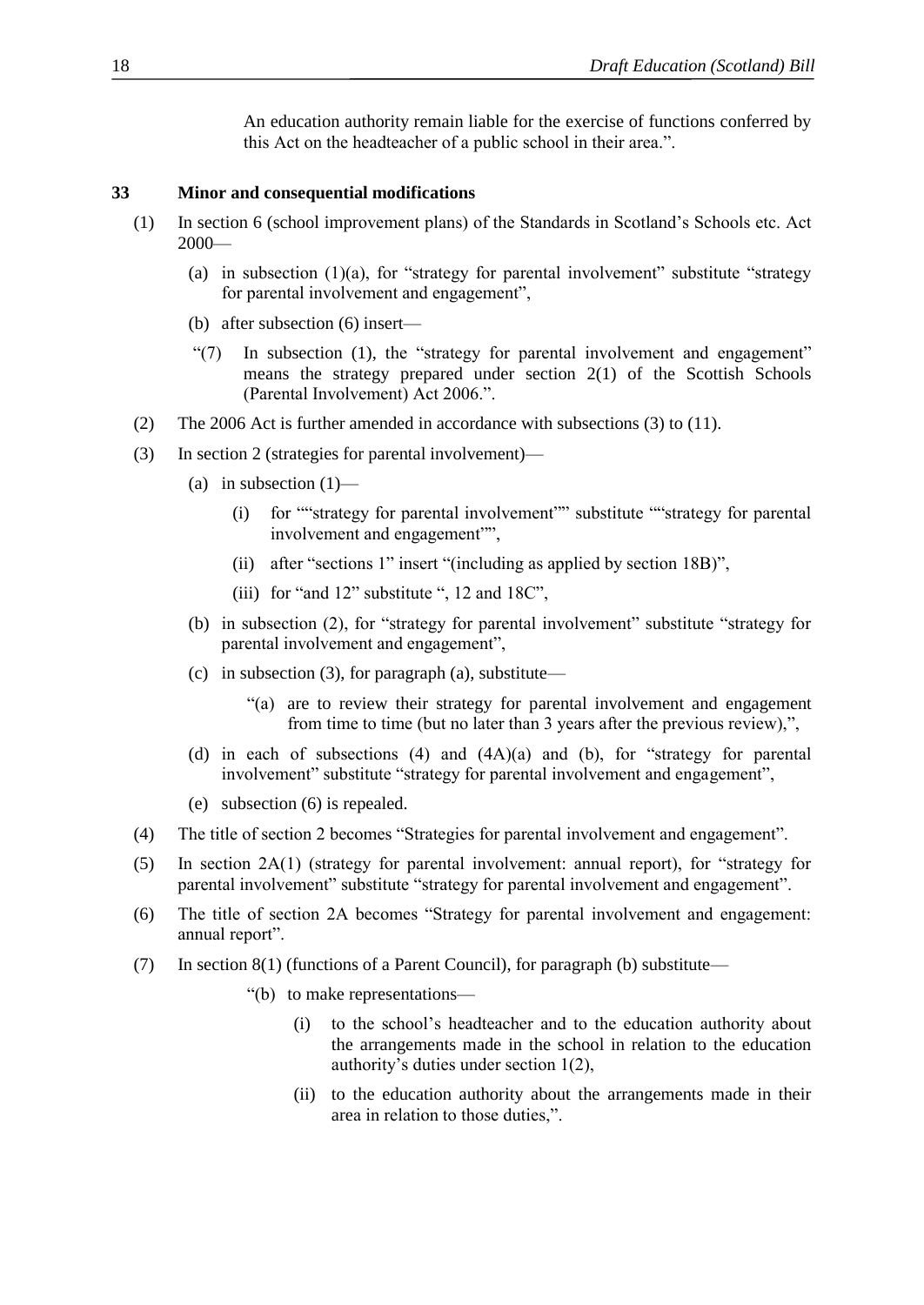- (8) In section 11 (duties of education authority and headteacher to a Parent Council etc.), in subsection  $(2)(a)$ , for "to promote parental involvement in education there" substitute "in relation to the authority's duties under section 1(2)".
- (9) In section 13(2) (matters to which headteacher is to have regard in making report to Parent Council, Combined Parent Council or Parent Forum), in paragraph (a), for "development plan" substitute "improvement plan".
- (10) In section 16(12) (application of certain provisions of the 2006 Act where Combined Parent Council established), after "Sections" insert "1(2A)(a)(iii),".
- (11) In section 20(1) (interpretation), the words from "except" to the end are repealed.

# **34 Interpretation of Part 3**

In this Part, the "2006 Act" means the Scottish Schools (Parental Involvement) Act 2006.

#### **PART 4**

#### PUPIL PARTICIPATION

#### **35 Pupil participation functions**

- (1) This section applies in relation to pupils in attendance at a public school in the area of an education authority.
- (2) The education authority must take such steps as are reasonable to—
	- (a) promote and support pupils' participation in, and engagement with, the school education provided to those pupils,
	- (b) promote pupils' participation in such other activities, not forming part of that education, as are considered appropriate.
- (3) The education authority must take such steps as are reasonable to promote and support pupil participation in relation to the making of decisions about—
	- (a) such matters relating to the school education provided by the school, and
	- (b) such other matters relating to the everyday running of the school,

as are considered appropriate.

- (4) An education authority must, in carrying out their duties under subsections (2) and (3), ensure that the headteacher of each public school within the authority's area takes such steps in relation to pupils in attendance at the headteacher's school as the headteacher considers will contribute to those duties being complied with.
- (5) In this Part—

"pupils" includes children under school age only if those children are in attendance at a primary school (whether or not in a nursery class in such a school),

"school education" includes such provision as is made by an education authority in fulfilment of their duty under section 1(3)(b) of the 1980 Act.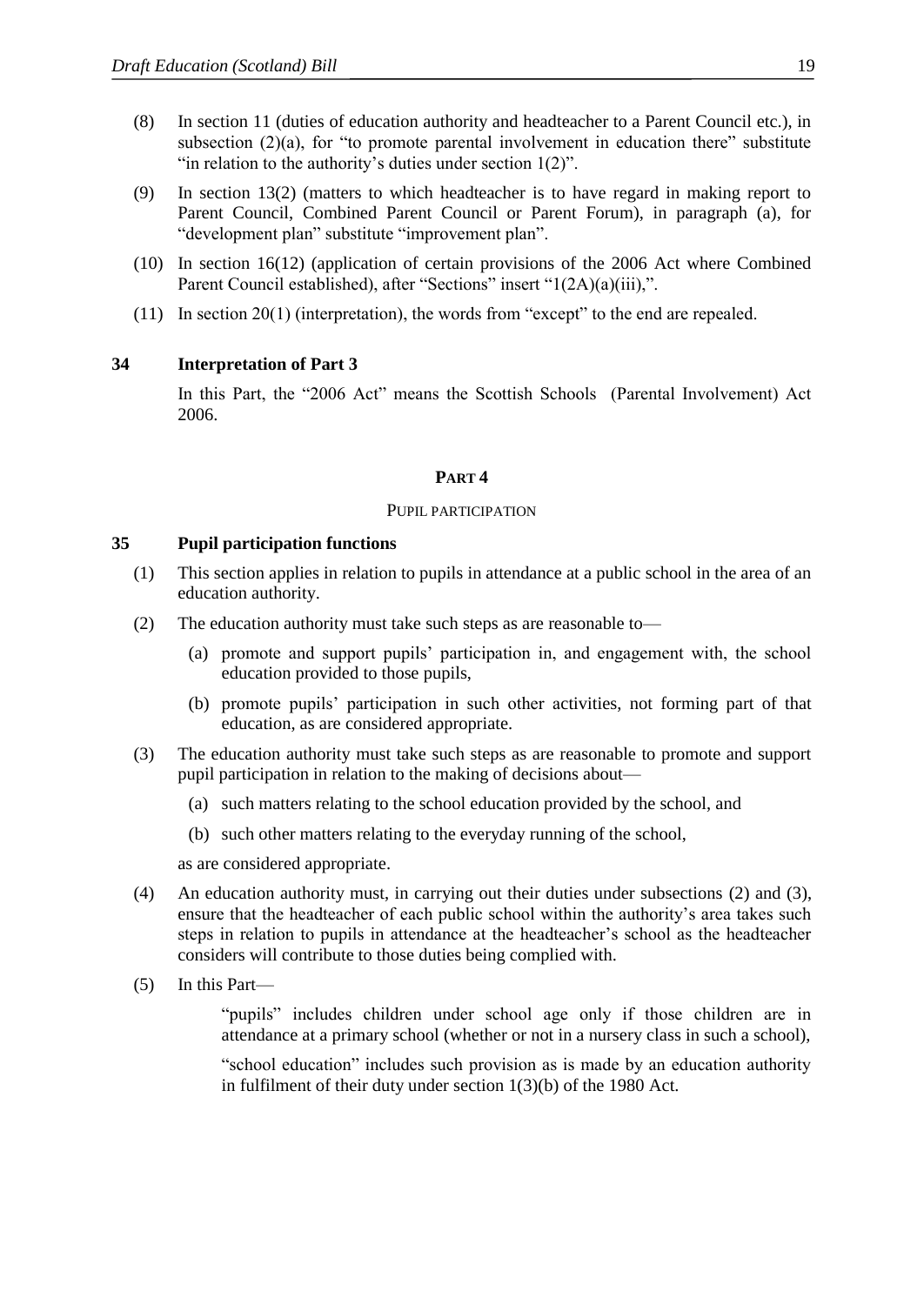#### **36 Guidance**

- (1) The Scottish Ministers must prepare and publish guidance about the exercise of the functions conferred by section 35.
- (2) Before publishing guidance under subsection (1), the Scottish Ministers must consult—
	- (a) each education authority,
	- (b) headteachers of public schools,
	- (c) such parents of pupils in attendance at public schools as the Scottish Ministers consider appropriate,
	- (d) such pupils in attendance at public schools as the Scottish Ministers consider appropriate,
	- (e) such other persons as the Scottish Ministers consider appropriate.
- (3) A person exercising functions to which guidance under subsection (1) relates must, in doing so, have regard to that guidance.
- (4) The Scottish Ministers may from time to time prepare and publish revised guidance.
- (5) Subsections (2) and (3) apply to revised guidance under subsection (4) as they apply to guidance under subsection (1).

# **37 Parent Council function in relation to pupil participation**

In section 8 (functions of Parent Councils) of the 2006 Act, in subsection  $(1)(a)$ —

- (a) the word "and" immediately preceding sub-paragraph (iii) is repealed,
- (b) after that sub-paragraph, insert "and
	- (iv) to comply with the duties imposed by section 35 (pupil participation functions) of the Education (Scotland) Act 2018,".

# **PART 5**

#### GENERAL AND MISCELLANEOUS

# **38 Ancillary provision**

- (1) The Scottish Ministers may by regulations make such incidental, supplementary, consequential, transitional, transitory or saving provision as they consider appropriate for the purposes of or in connection with this Act.
- (2) Regulations under subsection (1) may—
	- (a) modify any enactment (including this Act),
	- (b) make different provision for different purposes.
- (3) Regulations under subsection (1)—
	- (a) that add to, replace or omit the text of an Act are subject to the affirmative procedure,
	- (b) are otherwise subject to the negative procedure.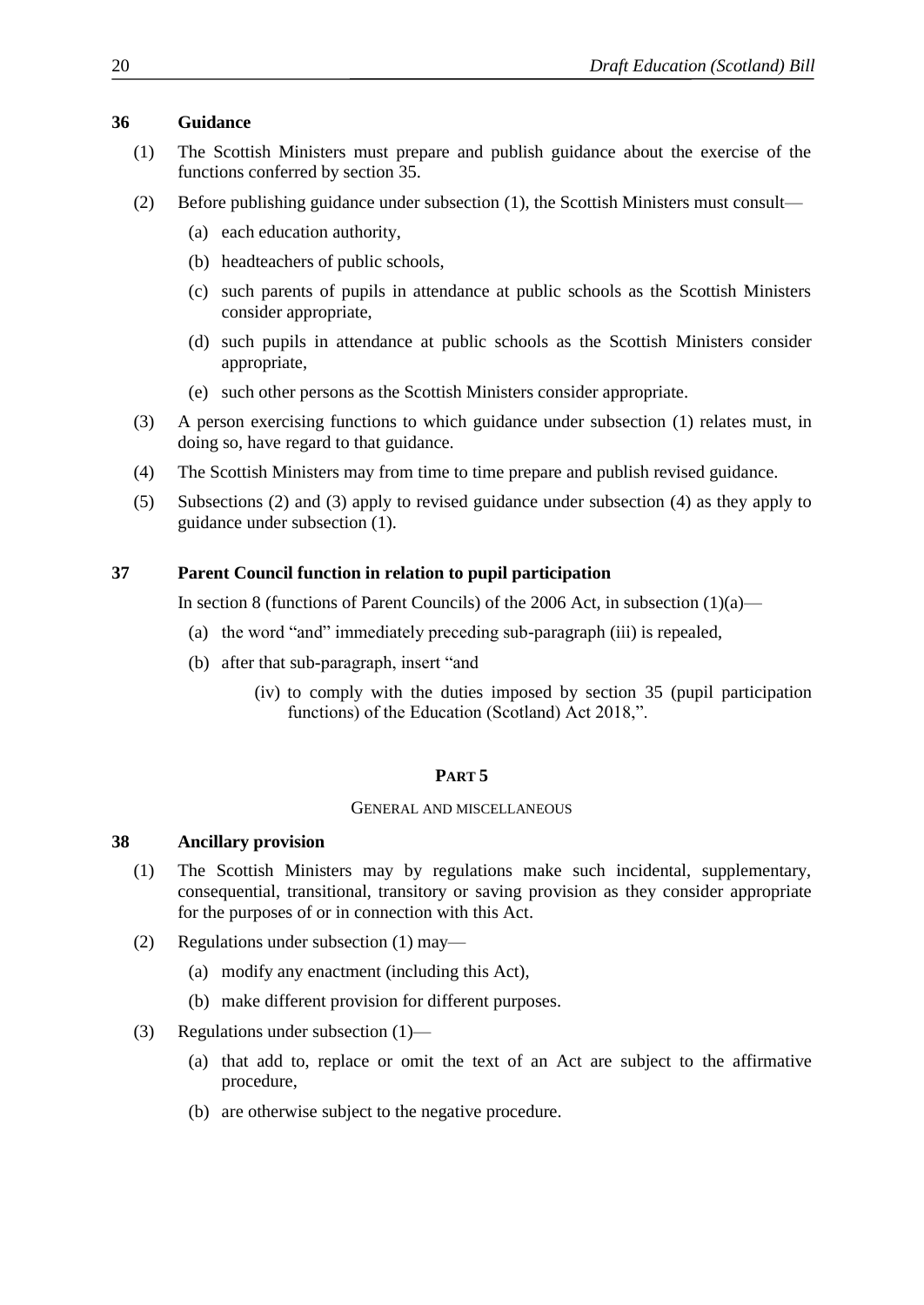#### **39 Commencement**

- (1) This section and sections 38 and 40 come into force on the day after Royal Assent.
- (2) The other provisions of this Act come into force on such day as the Scottish Ministers may appoint by regulations.
- (3) Regulations under subsection (2) may—
	- (a) include transitional, transitory or saving provision,
	- (b) make different provision for different purposes.

#### **40 Short title**

The short title of this Act is the Education (Scotland) Act 2019.